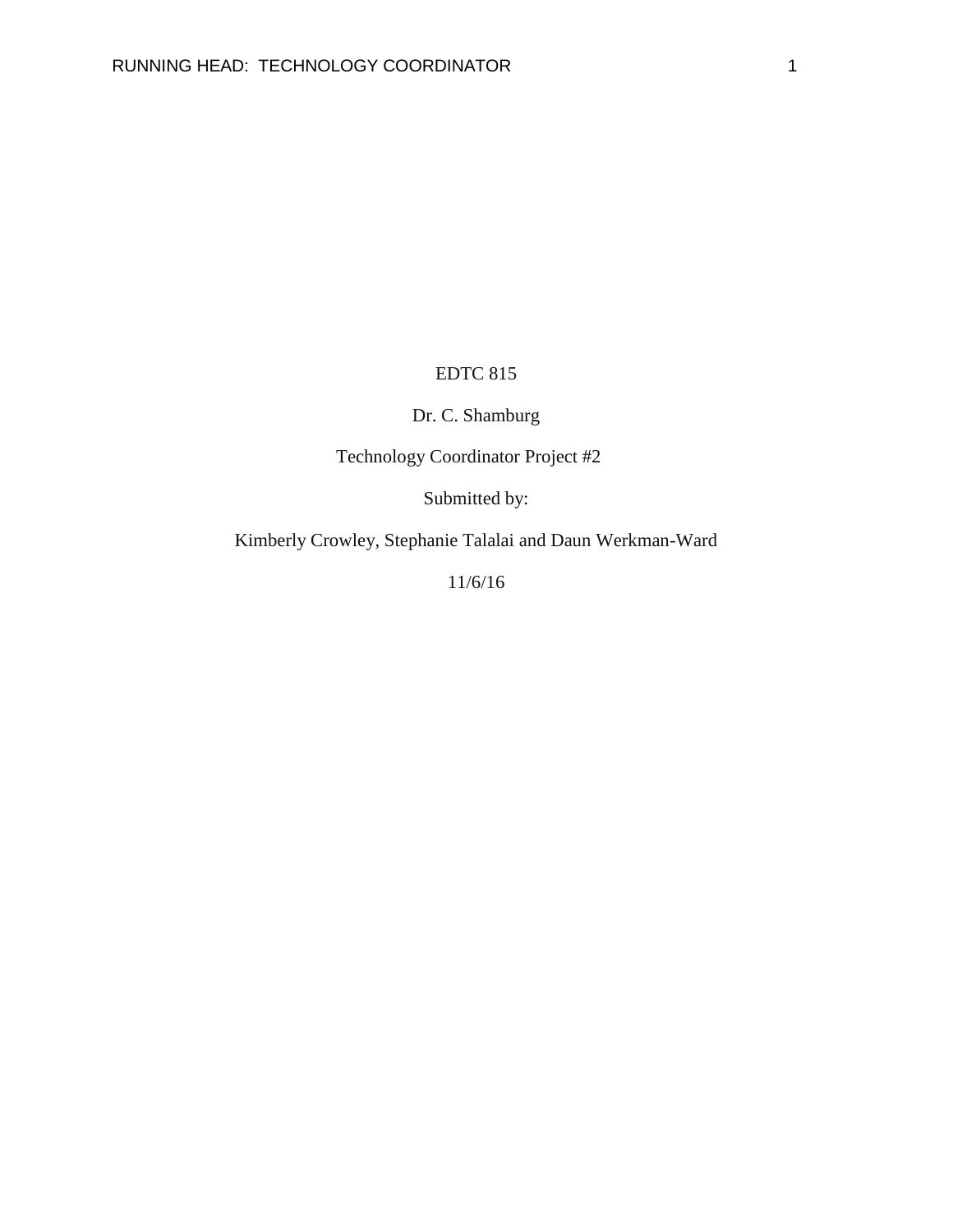As per Frazier, (2012), the technology coordinator's responsibilities include the following: communicating the organization's vision for technology, designing and conducting effective professional development programs and other training sessions for various audiences, developing appropriate and effective policies and establishing plans for both the short and long term, working with teachers and students to model the effective use of technology in learning, guiding purchasing decisions, assisting teachers with the effective integration of technology into the classroom, planning for and working with a variety of network structures and services, fulfilling the data and reporting needs of administrators, and coordinating end user technical support.

#### **Technology Coordinator Job Description**

The Technology Coordinator is responsible for planning, overseeing and supporting the implementation and use of educational technology in a school setting. The Technology Coordinator works as a support and mentor to the classroom teachers and provides the resources needed to allow for technology as a tool to enhance learning. The Technology Coordinator's responsibilities also include directing and maintaining the district's applications and use of technology within the instructional curriculum; evaluating and providing recommendations regarding complementing classroom instruction with software applications and computer technology, and assisting administrators and teachers. Finally, the Technology Coordinator aims to assist in moving the school culture towards a more integrated use of technology in all aspects of instruction

#### **Elementary Level Technology Coordinator**:

The Elementary Technology Coordinator responsibilities include:

\*The integration of technology into all subject areas as well as knowledge of the best practices in appropriate educational technology in the P-5 educational setting. Extensive knowledge of the integration and implementation of the NJLS, CCS: ELA and Mathematics as well the Next Generation Science Standards to create a technology enhanced delivery of curriculum.

\*Supporting the elementary literacy program which includes: Online access to all resources for teachers and students, both in school and at home; the use of use classroom sets of iPads in kindergarten through second grade classes and classroom sets of Chrome Books in third through fifth grade classes to access leveled text for guided and independent reading; a multitude of webbased resources, available electronically to teachers the development of high quality research skills.

\*Supporting the elementary mathematics program through the incorporation of online access to additional resources as appropriate for alignment to the Common Core Standards in Mathematics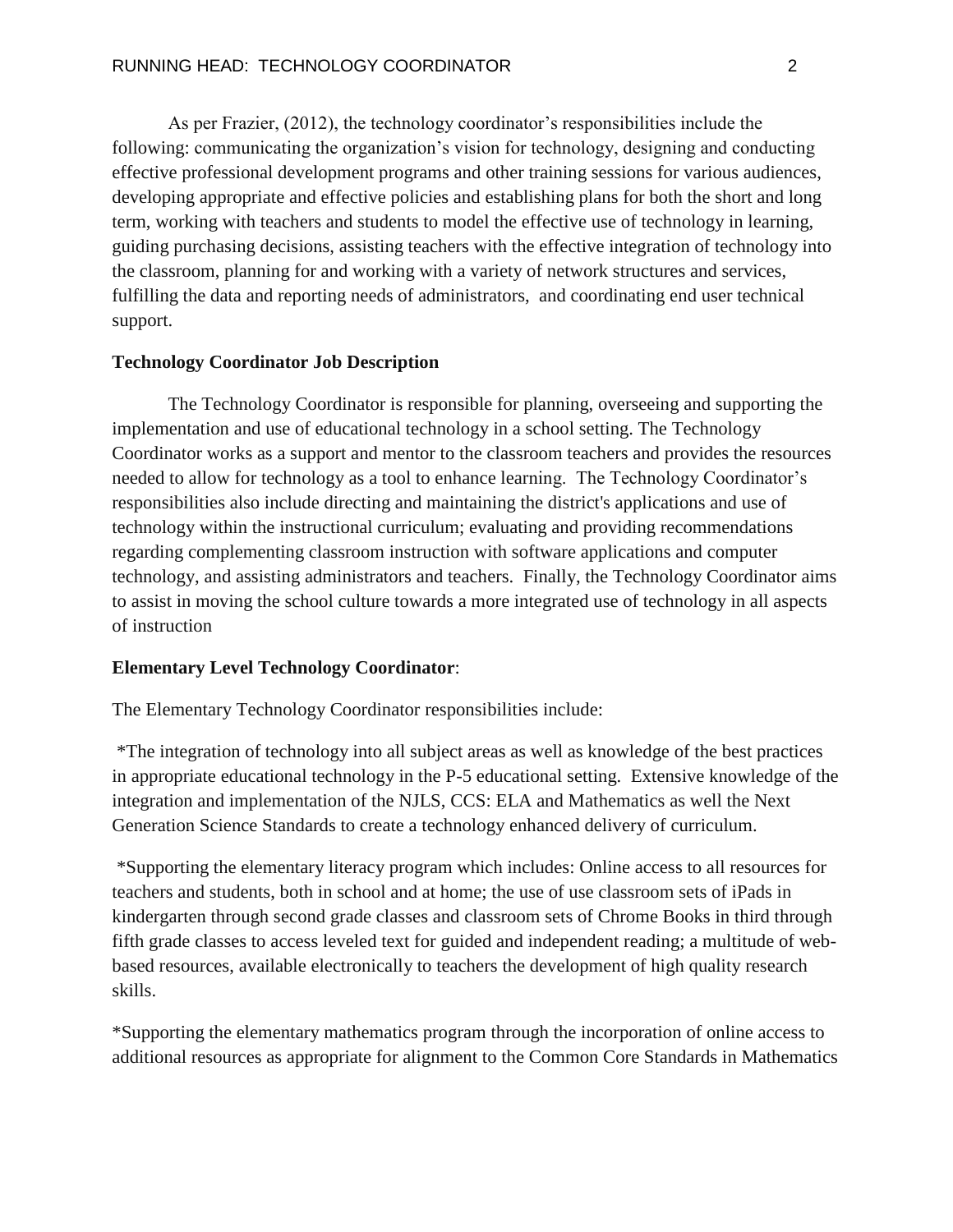\*Facilitating the Elementary level Science, Technology, Engineering, and Mathematics (STEM) initiative that incorporates: Educational Technology Specialists at the elementary level; Family Engineering Nights at the elementary schools

\*Supporting the integration of CICERO Kids into the new K-5 Social Studies curriculum.

\*Supporting the implementation of project-based learning (K-5) curricula which aligns to the CCS/NJLS and NGSS.

\*PARCC assessment technology preparation, professional development and implementation grades 3-5

\*Expertise and experience implementing the use of appropriate technology to facilitate "flipping the classroom" instruction.

\*Creating and implementing district professional development and building-based PLC's which will promote the use of appropriate technology tools (i.e. Lib Guides in our K-5 classrooms to develop high quality digital/technology-based research skills, formative assessment tools, Google classroom).

\*Integration of the My Learning Plan software aimed to approve, inform, and keep a record of professional development district-wide in grades P-5.

\*Integration of 1:1 District Initiative: iPads in Grades K-2 and Chrome Books in Grades 3-5

\*Creating and administering the elementary level acceptable use policy.

\*Supporting the computer lab at each elementary school and their webpages

\*Facilitating district initiatives developed for elementary school technology specialists

\*Implementing, evaluating, analyzing and revising the district's technology plan specific to the P-5 educational setting.

\*Preparing the budget for the elementary school's technology resources

\*Writing and coordinating technology grants

\*Integrate the appropriate use and maintenance of the classroom Smart Boards.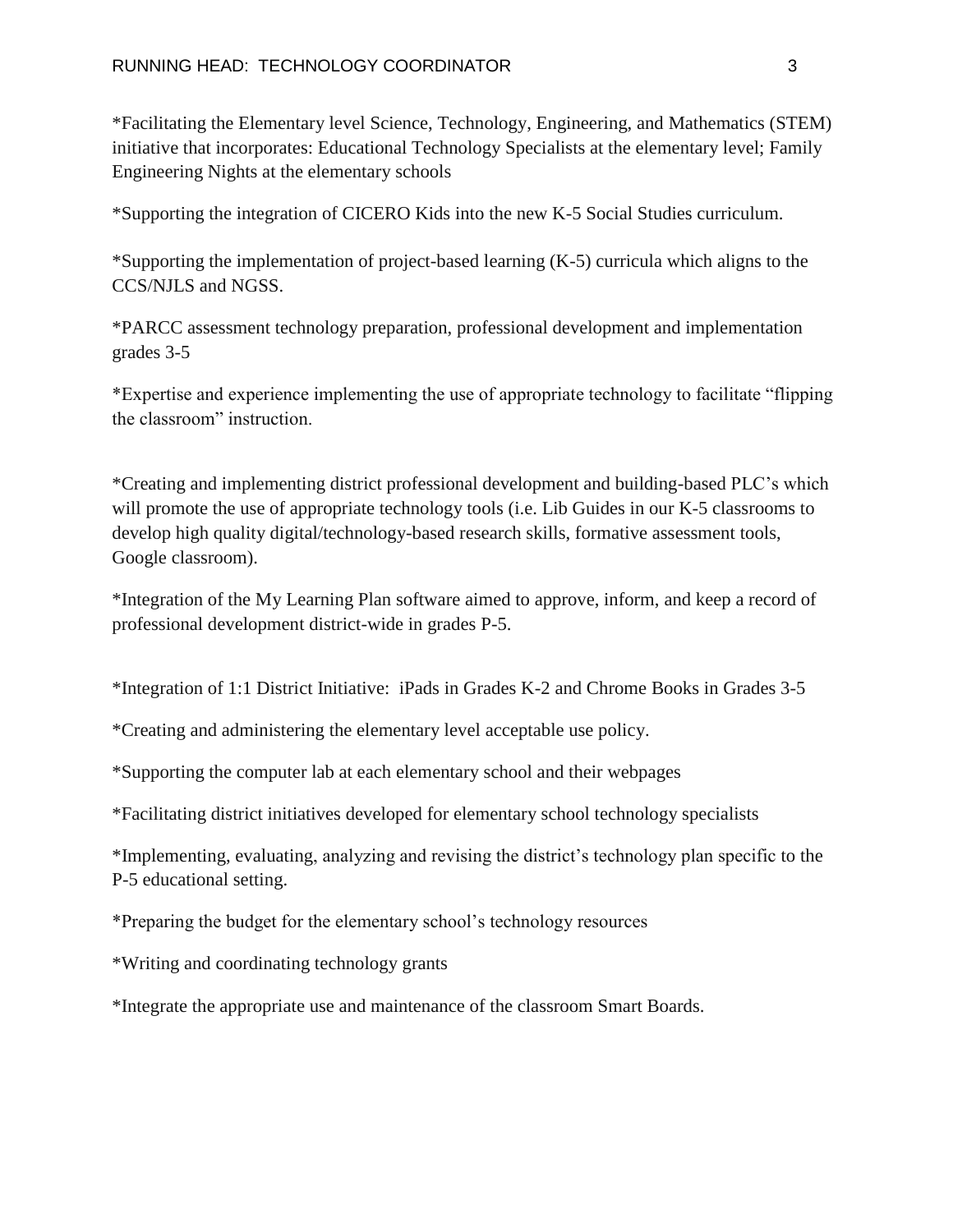#### **Middle School Technology coordinator:**

The Middle School District Technology Coordinator responsibilities include:

\*the integration of technology into all subject areas as well as knowledge of the best practices in appropriate educational technology in the educational setting grades 6-8 inclusive. Extensive knowledge of the integration and implementation of the NJLS, CCS: ELA and Mathematics as well the Next Generation Science Standards to create a technology enhanced delivery of curriculum.

\*Implementing and integrating the middle school literacy and social studies curricula, which incorporate a multitude of web-based resources, available electronically to teachers.

\*Supporting the use of individual network folders for students and teachers in grades 6-8 Supervise the incorporation assistive technology for students with special needs, such as HP Smart Touch computers and Board maker software

\*Supporting the1:1 Chromebook initiative in all subject areas in grades 6-8 ongoing. The Chrome Books also will provide synergy with the district use of Google Docs as every district student is assigned an account.

The trend will be to a one-to-one environment as our budget permits as this will provide

\*Facilitating the Digital citizenship initiative aimed to teach students the responsible use of the internet and digital media and devices.

\*Revising the Acceptable use policy for Students in grades 6-8 to allow students to register their home devices for use in the classroom for educational purposes.

\*Facilitating departmental and building-based professional development which will be designed and implemented through the publishers of newly adopted eBooks and online resources (i.e., in World Languages, middle school mathematics via the digits program, etc.).

\*Integrating the My Learning Plan software aimed to approve, inform, and keep a record of professional development district-wide in grades 6-8.

\*Supporting the implementation of project-based learning (6-8) curricula which aligns to the CCS/NJLS and NGSS

\*PARCC assessment technology preparation, professional development and implementation grades 6-8.

\*Supporting the Middle School's four computer labs and webpages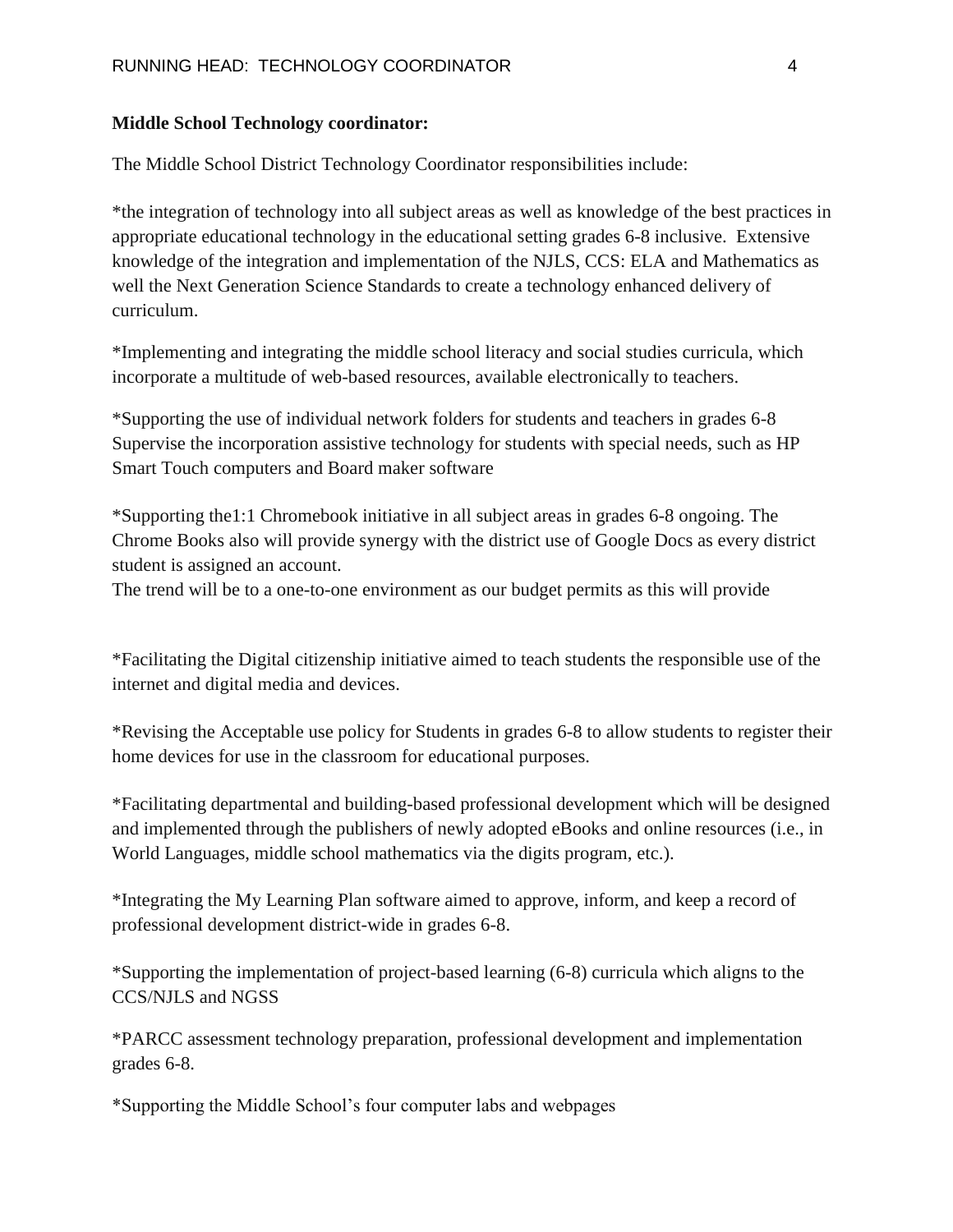\* Facilitating district initiatives developed for Middle school technology specialists

\*Implementing, evaluating, analyzing and revising the district's technology plan specific to goals aimed at the Middle school

\*Preparing the budget for the Middle School's technology resources

\*Writing and coordinating technology grants

\*Facilitating the district initiative to add video projectors and Smart Board technology in the secondary schools to bring the classroom environment on a par with the Elementary schools.

#### **Secondary Technology Coordinator: Grades 9-12 Inclusive**

The Secondary Technology Coordinator's responsibilities include:

\*The integration of technology into all subject areas as well as knowledge of the best practices in appropriate educational technology in the secondary educational setting grades 9-12 inclusive. Extensive knowledge of the integration and implementation of the NJLS, CCS: ELA and Mathematics as well the Next Generation Science Standards to create a technology enhanced delivery of curriculum.

\*Supporting the high school literacy and social studies curricula, which incorporate a multitude of web-based resources, available electronically to teachers.

\*Supporting the Social Studies incorporation of e-books into the Humanities courses through the implementation of CICERO's fifth generation of The Online History Textbook.

\* Supporting the1:1 Chromebook initiative in all subject areas in grades 9-12 ongoing. The Chrome Books also will provide synergy with the district use of Google Docs as every district student is assigned an account.

The trend will be to a one-to-one environment as our budget permits as this will provide

\*Integrating the use of iPads in all Algebra I classes through the implementation of the Fuse Algebra I program that utilizes iPads to enhance instruction. In addition, the Fuse Geometry iPad program is being piloted during 2016-2017 for possible district-wide adoption effective September 2017.

\*Supporting the Mathematics incorporation and integration of iPad carts in each High School used to assist with instruction and to access an interactive textbook

\*Facilitating the STEM pathway initiative for high school students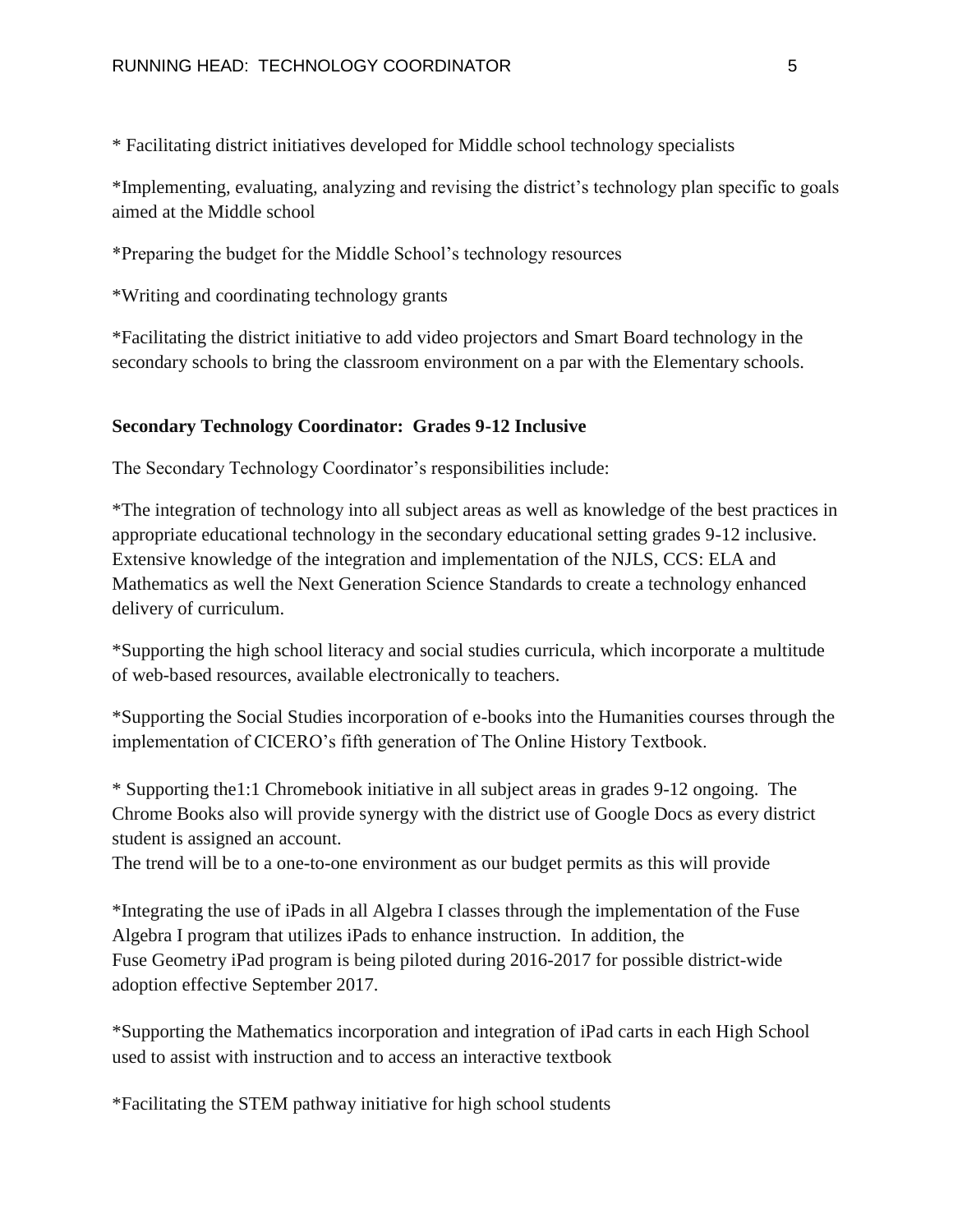\*Creating and implementing the pilot of a blended learning course

\* Supporting the High School's eight computer labs and webpages

\* Supporting teachers in the use of technology through professional development opportunities and Professional Learning Communities.

\*Integrating the My Learning Plan software aimed to approve, inform, and keep a record of professional development district-wide in grades 9-12

\*Integrating the Digital citizenship initiative aimed to teach students the responsible use of the internet, digital media and devices.

\*Creating and administering the Acceptable use policy for Students in grades 9-12 to reflect the district BYOT initiative.

\*Supporting the implementation of project-based learning (9-12) curricula which aligns to the CCS/NJLS and NGSS

\*PARCC assessment technology preparation, professional development and implementation grades 9-11.

\* Facilitating district initiatives developed for the high school technology specialists

\*Implementing, evaluating, analyzing and revising the district's technology plan specific to goals aimed at the secondary level of education grades 9-12 inclusive

\*Preparing the budget for the High School's technology resources

\*Writing and coordinating technology grants

\*Facilitating the district initiative to add video projectors and Smart Board technology in the secondary schools to bring the classroom environment on a par with the Elementary schools.

The technology coordinator at all levels is responsible for the Standards based integration of technology into the curriculum, professional development, the district wide 1:1 Chromebook initiative, the use of iPads and Smartboards, the evaluation, analysis and revision of the district technology plan at their appropriate educational level, and the support of technology specialists. In addition, the technology coordinator at each level of education will manage the technology budget including technology-related grants, support maintenance of district web sites, web-based resources, and content filters, review and/or recommend technology purchases, supporting the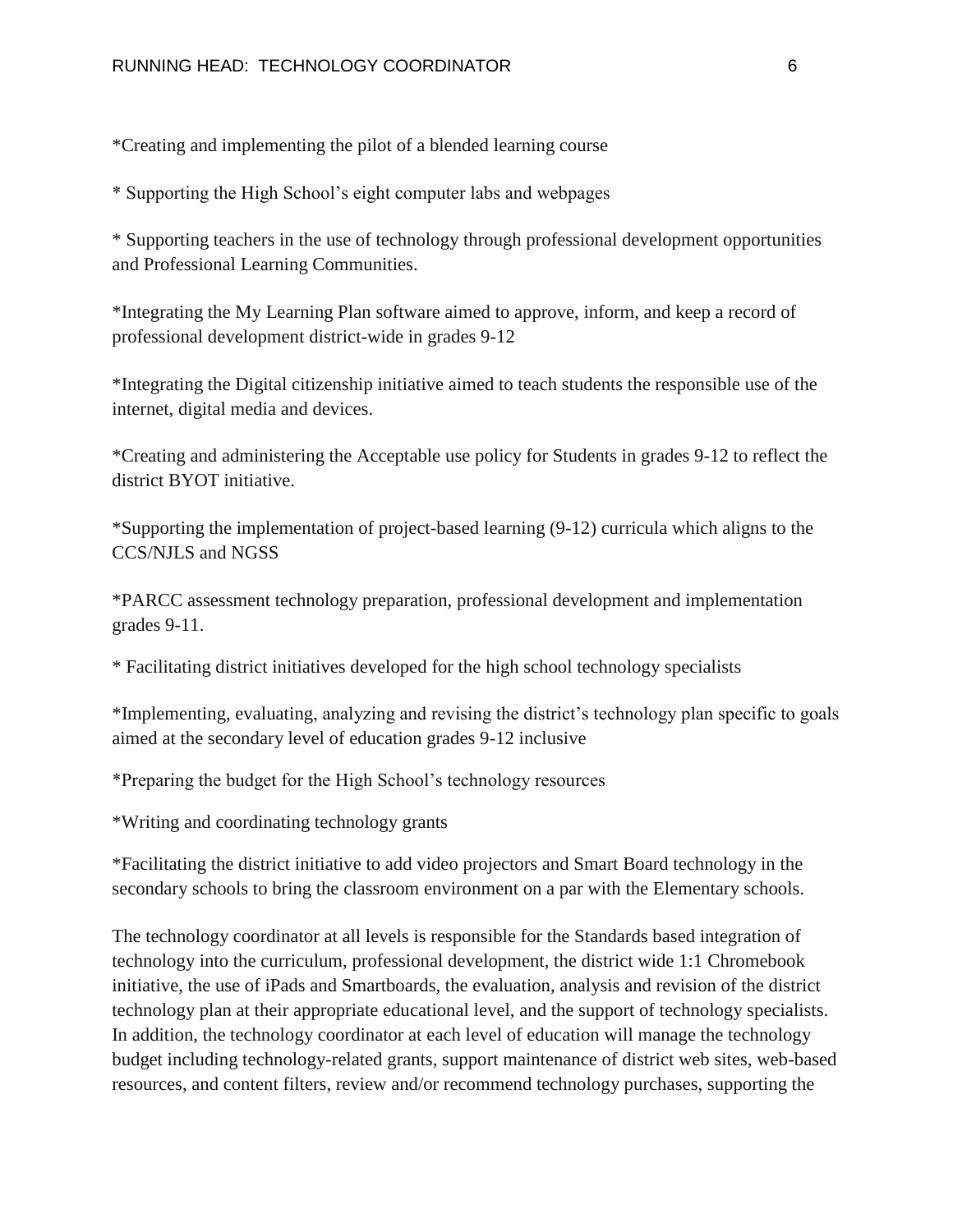computer labs as well as monitoring the acceptable use policies and digital citizenship initiatives district-wide.

The differences between the three technology coordinator's job descriptions are addressed through the following chart:

## **Integration of Technology enhanced Curriculum in the P-12 Educational Setting**

Aligned with and adapted from the Common Core Standards for Literacy and Mathematics, (2012), the New Jersey Learning Standards, (2014), as well as the Next Generation Science Standards, (2015).

| <b>Elementary School</b><br>Coordinator                               | Middle School<br><b>Technology Coordinator</b>                                | <b>High School</b><br><b>Technology Coordinator</b>                            |
|-----------------------------------------------------------------------|-------------------------------------------------------------------------------|--------------------------------------------------------------------------------|
| As per the CCS: ELA/Math<br>and NGSS:<br>P-5 students will be able to | As per the CCS:<br><b>ELA/Math and NGSS:</b><br><b>Students in grades 6-8</b> | As per the CCS:<br><b>ELA/Math and NGSS:</b><br><b>Students in grades 9-12</b> |
| demonstrate the ability to                                            | should be able to                                                             | should be able to                                                              |
| proficiently:                                                         | demonstrate the ability to                                                    | demonstrate the ability to                                                     |
| *Make strategic use of digital                                        | proficiently:                                                                 | proficiently:                                                                  |
| media and visual displays of                                          | *Integrate and evaluate                                                       | *Use technology, including                                                     |
| data to express information                                           | content presented in diverse                                                  | the Internet, to produce and                                                   |
| and enhance understanding                                             | formats and media, including                                                  | publish writing and to                                                         |
| of presentations.                                                     | visually and quantitatively,                                                  | interact and collaborate with                                                  |
| *Create engaging audio                                                | as well as in words.                                                          | others.                                                                        |
| recordings of stories                                                 | *Compare and contrast a                                                       | *Gather relevant information                                                   |
| or poems that demonstrate                                             | written story, drama, or                                                      | from multiple print and                                                        |
| fluid reading at a                                                    | poem to its audio, filmed,                                                    | digital sources, assess the                                                    |
| comprehensible pace.                                                  | staged, or multimedia                                                         | credibility and accuracy of                                                    |
| * Add visual displays when                                            | version, analyzing the effects                                                | each source, and integrate                                                     |
| appropriate to emphasize or                                           | of techniques unique                                                          | the information while                                                          |
| enhance certain facts or                                              | to each medium (e.g.,                                                         | avoiding plagiarism.                                                           |
| details include multimedia                                            | lighting, sound, color, or                                                    | *Use technology, including                                                     |
| components (e.g., graphics,                                           | camera focus and angles in a                                                  | the Internet, to produce,                                                      |
| sound) and visual displays in                                         | film)                                                                         | publish, and update                                                            |
| presentations when                                                    | *Compare and contrast a text                                                  | individual or shared writing                                                   |
| appropriate to enhance the                                            | to an audio, video, or                                                        | products, taking advantage                                                     |
| development of main ideas or                                          | multimedia version of the                                                     | of technology's capacity to                                                    |
| themes                                                                | text, analyzing each                                                          | link to other information and                                                  |
| *Draw on information from                                             | medium's portrayal of the                                                     | to display information                                                         |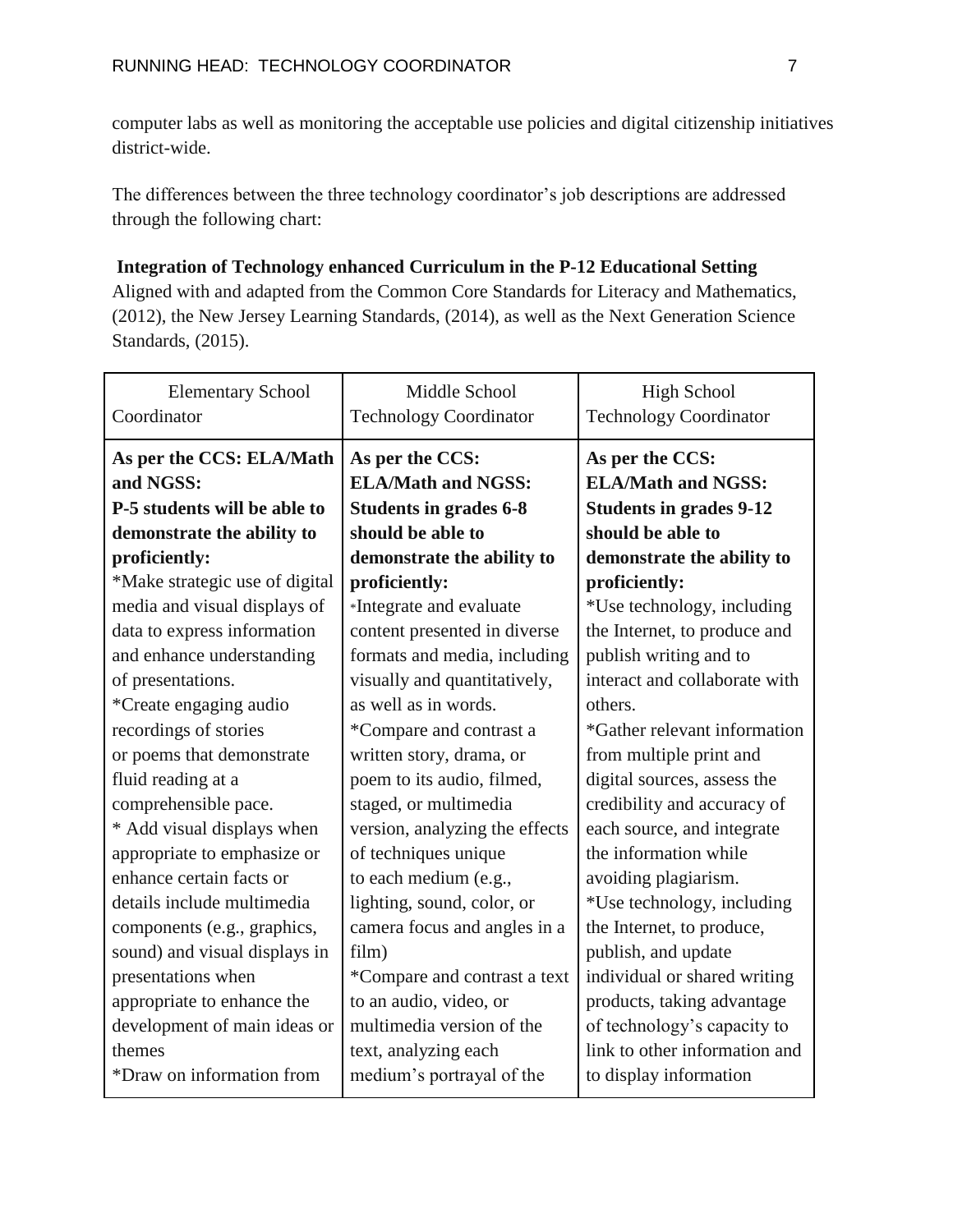| multiple print or digital                                                                        | subject (e.g., how the                                                                                      | flexibly and dynamically                                                                                             |
|--------------------------------------------------------------------------------------------------|-------------------------------------------------------------------------------------------------------------|----------------------------------------------------------------------------------------------------------------------|
| sources, demonstrating the                                                                       | delivery of a speech affects                                                                                | including new arguments or                                                                                           |
| ability to locate an answer to                                                                   | the impact of the word                                                                                      | information.                                                                                                         |
| a question quickly or to solve                                                                   | *Use technology, including                                                                                  | *Gather relevant information                                                                                         |
| a problem efficiently.                                                                           | the Internet, to produce and                                                                                | from multiple authoritative                                                                                          |
| As per the New Jersey                                                                            | publish writing and to                                                                                      | print and digital sources,                                                                                           |
| <b>Learning Standards:</b>                                                                       | interact and collaborate with                                                                               | using advanced searches                                                                                              |
| P-5 students should be able                                                                      | others.                                                                                                     | effectively; assess the                                                                                              |
| to demonstrate the ability                                                                       | *Gather relevant information                                                                                | strengths and limitations of                                                                                         |
| to proficiently:                                                                                 | from multiple print and                                                                                     | each source in terms of the                                                                                          |
| Format a document using a                                                                        | digital sources, assess the                                                                                 | task, purpose, and audience;                                                                                         |
| word processing application                                                                      | credibility and accuracy of                                                                                 | integrate information into the                                                                                       |
| to enhance text and include                                                                      | each source, and integrate                                                                                  | text selectively to maintain                                                                                         |
| graphics, symbols and/ or                                                                        | the information while                                                                                       | the flow of ideas, avoiding                                                                                          |
| pictures.                                                                                        | avoiding plagiarism.                                                                                        | plagiarism and overreliance                                                                                          |
| 8.1.5.A.3                                                                                        | *Use technology, including                                                                                  | on any one source and                                                                                                |
| Use a graphic organizer to                                                                       | the Internet, to produce and                                                                                | following a standard format                                                                                          |
| organize information about                                                                       | publish writing and present                                                                                 | for citation.                                                                                                        |
| problem or issue.                                                                                | the relationships between                                                                                   | *Integrate multiple sources                                                                                          |
| 8.1.5.A.4                                                                                        | information and ideas                                                                                       | of information presented in                                                                                          |
| Graph data using a                                                                               | efficiently as well                                                                                         | diverse formats and media                                                                                            |
| spreadsheet, analyze and                                                                         | as to interact and collaborate                                                                              | (e.g., visually, quantitatively,                                                                                     |
| produce a report that explains                                                                   | with others                                                                                                 | orally) in order to make                                                                                             |
| the analysis of the data.                                                                        | *Analyze the purpose of                                                                                     | informed decisions and solve                                                                                         |
| 8.1.5.A.5                                                                                        | information presented in                                                                                    | problems, evaluating the                                                                                             |
| Create and use a database to                                                                     | diverse media and formats                                                                                   | credibility and accuracy of                                                                                          |
| answer basic questions.                                                                          | (e.g., visually, quantitatively,                                                                            | each source and noting any                                                                                           |
| 8.1.5.A.6                                                                                        | orally) and evaluate the                                                                                    | discrepancies among the                                                                                              |
| Export data from a database                                                                      | motives (e.g., social,                                                                                      | data.                                                                                                                |
| into a spreadsheet; analyze<br>and produce a report that<br>explains the analysis of the<br>data | commercial, political)<br>behind its presentation<br>*Integrate multimedia and                              | *Make strategic use of<br>digital media (e.g., textual,<br>graphical, audio, visual, and<br>interactive elements) in |
| Collaborate to produce a<br>digital story about a<br>significant local event or                  | visual displays into<br>presentations to clarify<br>information, strengthen<br>claims and evidence, and add | presentations to enhance<br>understanding of findings,<br>reasoning, and evidence and                                |
| issue based on first-person<br>interviews.                                                       | interest                                                                                                    | to add interest                                                                                                      |
| Advocate and practice safe,                                                                      | As per the New Jersey                                                                                       | As per the New Jersey                                                                                                |
| legal, and responsible use of                                                                    | <b>Learning Standards</b>                                                                                   | <b>Learning Standards</b>                                                                                            |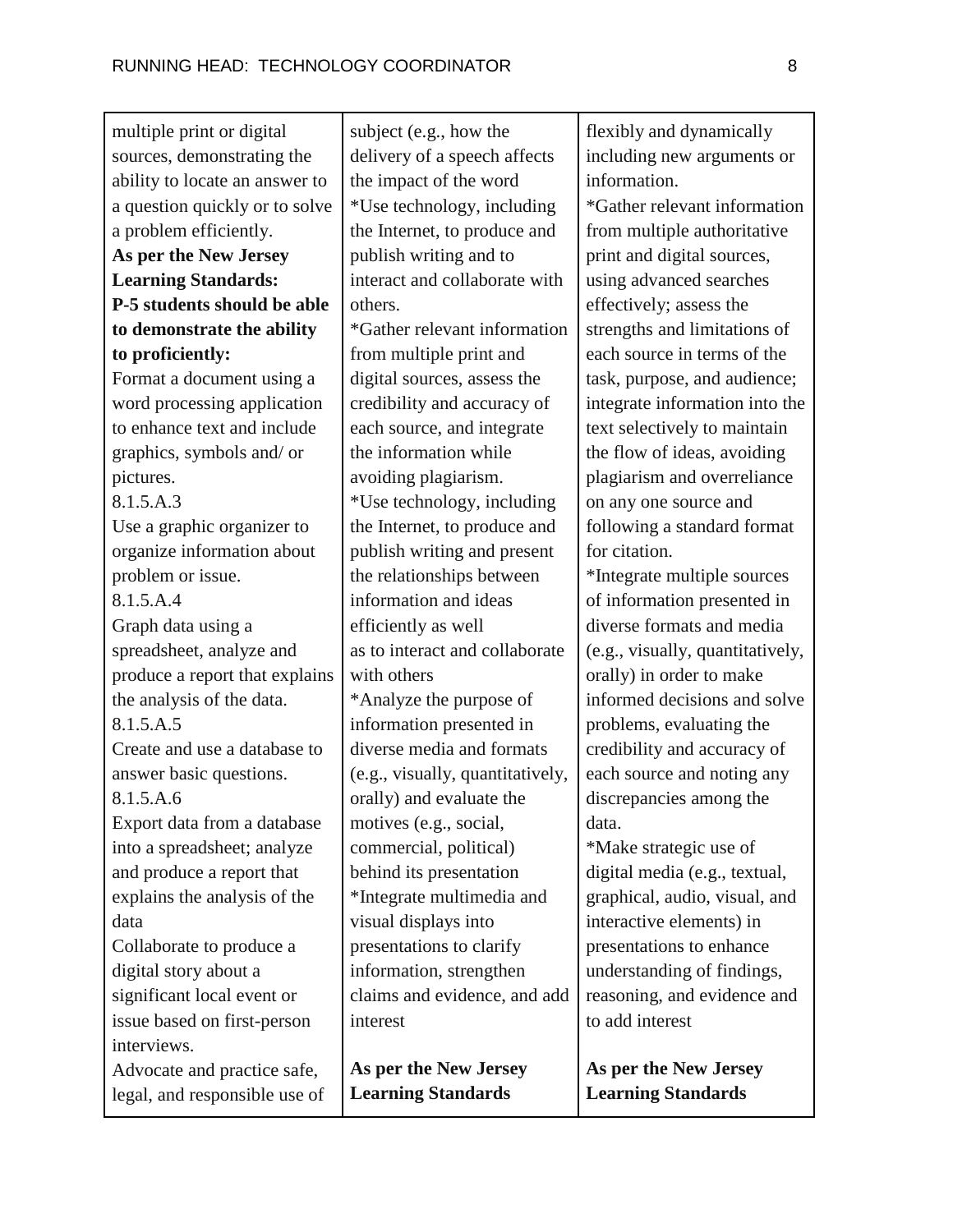| information and technology.     | students in grades 6-8        | students in grades 9-12        |
|---------------------------------|-------------------------------|--------------------------------|
| 8.1.5.D.1                       | should be able to             | should be able to              |
| Understand the need for and     | demonstrate the ability to    | demonstrate the ability to     |
| use of copyrights               | proficiently:                 | proficiently:                  |
| 8.1.5.D.2                       | Collaborate to develop and    | Create a personal digital      |
| Analyze the resource            | publish work that provides    | portfolio which reflects       |
| citations in online materials   | perspectives on a global      | personal and academic          |
| for proper use                  | problem for discussions with  | interests, achievements, and   |
| .Demonstrate personal           | learners from other           | career aspirations by using a  |
| responsibility for lifelong     | countries.                    | variety of digital tools and   |
| learning.                       | Demonstrate knowledge of a    | resources.                     |
| 8.1.5.D.3                       | real world problem using      | Select and use applications    |
| Demonstrate an                  | digital tools.                | effectively and productively.  |
| understanding of the need to    | Select and use applications   | 8.1.12.A.2                     |
| practice cyber safety, cyber    | effectively and productively. | Produce and edit a multi-      |
| security, and cyber ethics      | 8.1.8.A.2                     | page digital document for a    |
| when using technologies and     | Create a document (e.g.       | commercial or professional     |
| social media.                   | newsletter, reports,          | audience and present it to     |
| Exhibit leadership for digital  | personalized learning plan,   | peers and/or professionals in  |
| citizenship.                    | business letters or flyers)   | that related area for review.  |
| 8.1.5.D.4                       | using one or more digital     | 8.1.12.A.3                     |
| Understand digital              | applications to be critiqued  | Collaborate in online          |
| citizenship and demonstrate     | by professionals for          | courses, learning              |
| an understanding of the         | usability.                    | communities, social            |
| personal consequences of        | 8.1.8.A.3                     | networks or virtual worlds to  |
| inappropriate use of            | Use and/or develop a          | discuss a resolution to a      |
| technology and social media     | simulation that provides an   | problem or issue.              |
| Use digital tools to research   | environment to solve a real   | 8.1.12.A.4                     |
| and evaluate the accuracy of,   | world problem or theory.      | Construct a spreadsheet        |
| relevance to, and               | 8.1.8.A.4                     | workbook with multiple         |
| appropriateness of using print  | Graph and calculate data      | worksheets, rename tabs to     |
| and non-print electronic        | within a spreadsheet and      | reflect the data on the        |
| information sources to          | present a summary of          | worksheet, and use             |
| complete a variety of tasks     | the results                   | mathematical or logical        |
| Apply digital tools to collect, | 8.1.8.A.5                     | functions, charts and data     |
| organize, and analyze data      | Create a database query, sort | from all worksheets to         |
| that support a scientific       | and create a report and       | convey the results.            |
| finding.                        | describe the process, and     | 8.1.12.A.5                     |
|                                 | explain the report results    | Create a report from a         |
|                                 | Advocate and practice safe,   | relational database consisting |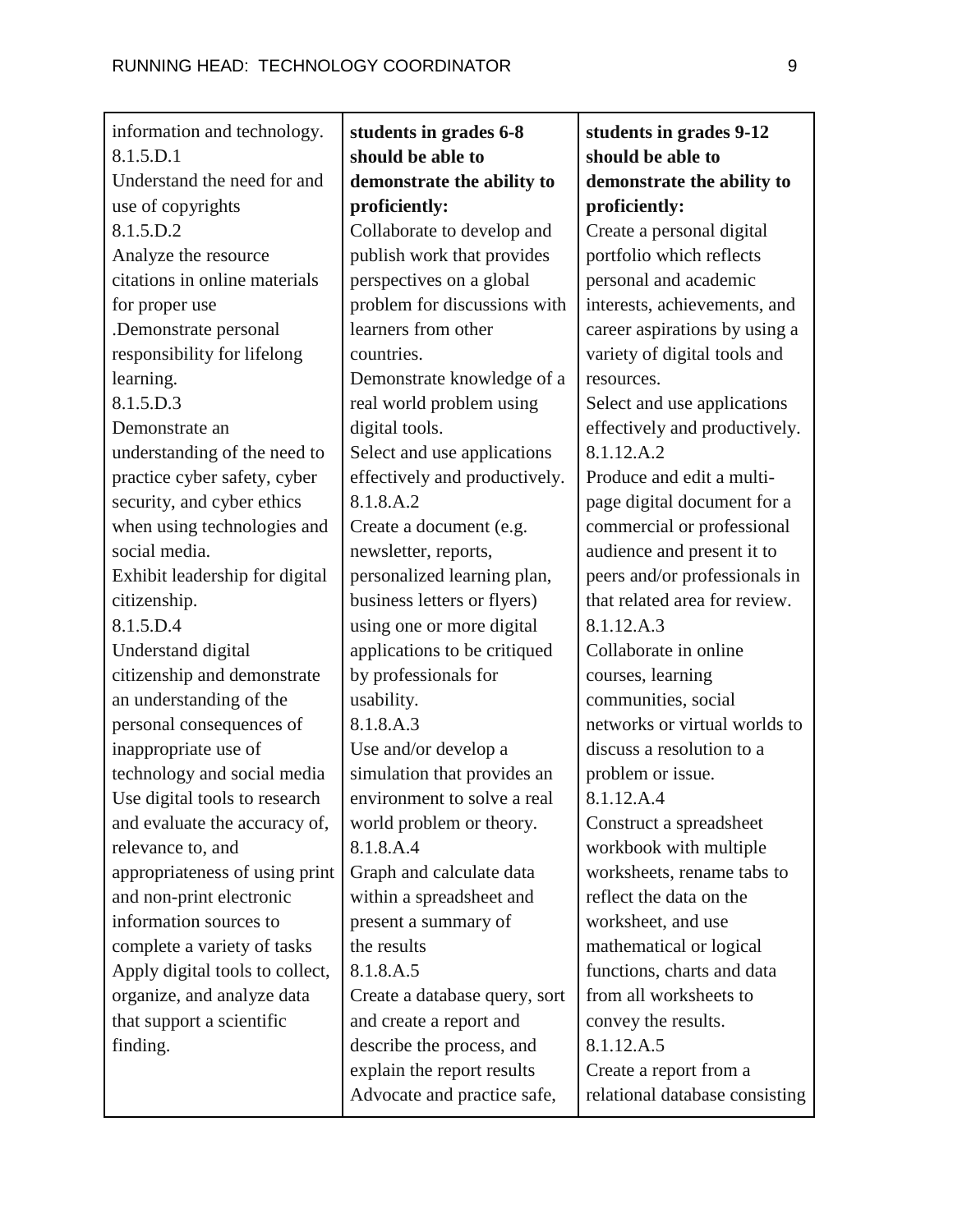| legal, and responsible use of  | of at least two tables and     |
|--------------------------------|--------------------------------|
| information and technology.    | describe the process, and      |
| 8.1.8.D.1                      | explain the report results     |
| Understand and model           | Commons to an original         |
| appropriate online behaviors   | work.                          |
| related to cyber safety, cyber | 8.1.12.D.2                     |
| bullying, cyber security, and  | Evaluate consequences of       |
| cyber ethics including         | unauthorized electronic        |
| appropriate use of social      | access (e.g., hacking)         |
| media.                         | 8.1.12.D.3                     |
| Demonstrate personal           | Compare and contrast           |
| responsibility for lifelong    | policies on filtering and      |
| learning.                      | censorship both locally and    |
| 8.1.8.D.2                      | globally.                      |
| Demonstrate the application    | Exhibit leadership for digital |
| of appropriate citations to    | citizenship.                   |
| digital content.               | 8.1.12.D.4                     |
| 8.1.8.D.3                      | Research and understand the    |
| Demonstrate an                 | positive and negative impact   |
| understanding of fair use of   | of one's digital footprint.    |
| intellectual property.         | 8.1.12.D.5                     |
| Exhibit leadership for digital | Analyze the capabilities and   |
| citizenship.                   | limitations of current and     |
| 8.1.8.D.4                      | emerging technology            |
| Assess the credibility and     | resources and assess their     |
| accuracy of digital content.   | potential to address personal, |
| 8.1.8.D.5                      | social, lifelong learning, and |
| Understand appropriate uses    | career needs.                  |
| for social media and the       | Produce a position statement   |
| negative consequences of       | about a real world problem     |
| misuse.                        | by developing a systematic     |
| Effectively use a variety of   | plan of investigation with     |
| search tools and filters in    | peers and experts              |
| professional public databases  | synthesizing information       |
| to find information to solve a | from multiple sources.         |
| real world problem.            | 8.1.12.E.2                     |
| Explore a local issue, by      | Research and evaluate the      |
| using digital tools to collect | impact on society of the       |
| and analyze data to identify a | unethical use of digital tools |
| solution and make an           | and present your research to   |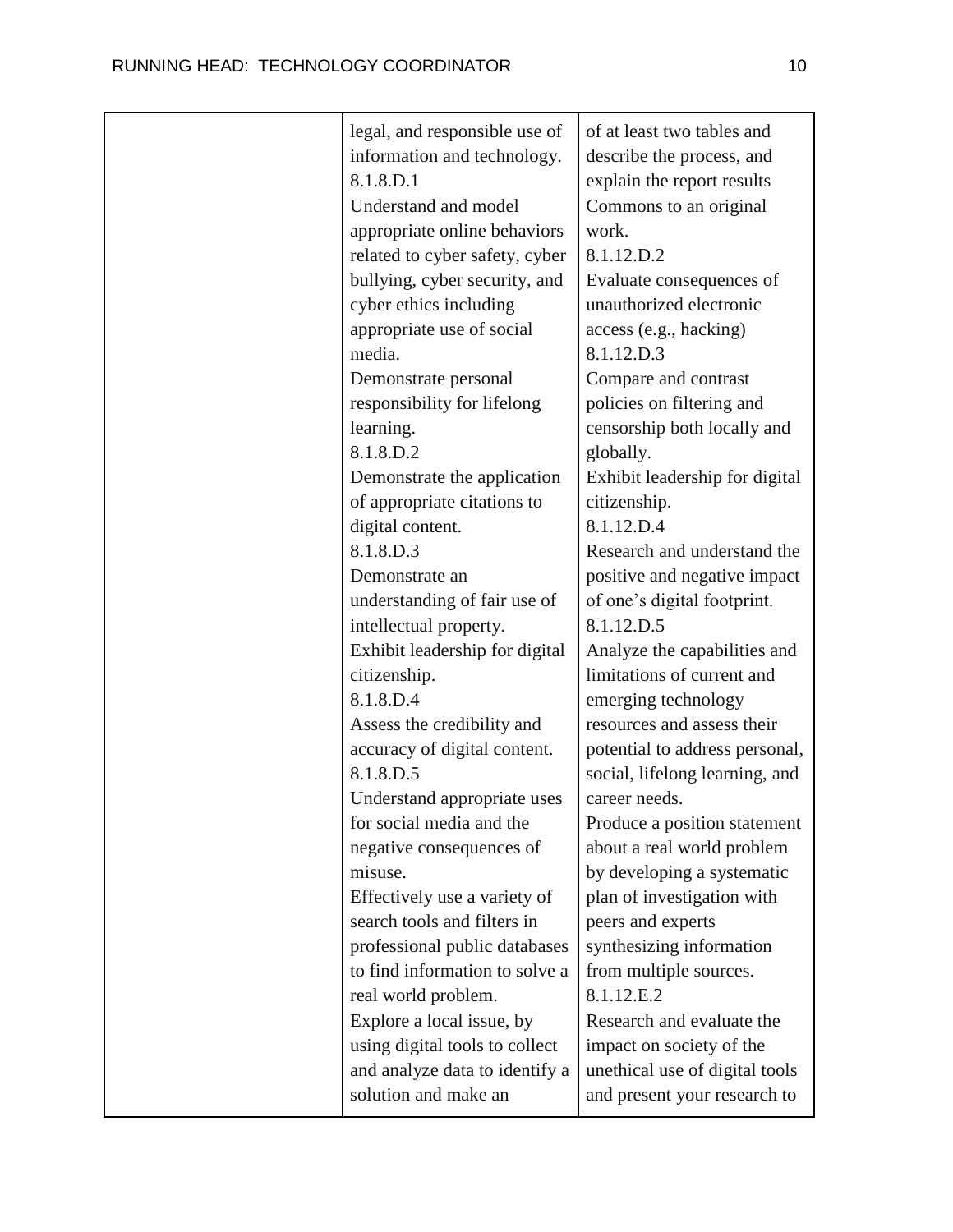| informed decision. | peers.<br>Evaluate the strengths and<br>limitations of emerging<br>technologies and their<br>impact on educational,<br>career, personal and or social<br>needs<br>Develop an innovative<br>solution to a real world<br>problem or issue in<br>collaboration with peers and<br>experts, and present ideas for<br>feedback through social<br>media or in an online<br>community. |
|--------------------|--------------------------------------------------------------------------------------------------------------------------------------------------------------------------------------------------------------------------------------------------------------------------------------------------------------------------------------------------------------------------------|
|                    |                                                                                                                                                                                                                                                                                                                                                                                |

**Salary**: The salary for technology coordinator ranges between \$51,000-\$102,280, based upon the number of service years.

## **Policies and Procedures**

The following policies and procedures outline the responsibilities and expectations of technology coordinators.

## **Evaluations**

The Technology Coordinator will complete a Professional Growth Plan. The Professional Growth Plan must contain a minimum of three SMART goals relating to school technology goals, district technology goals, and professional goals. The Professional Growth Plan must be submitted to the building administrator for review and approval no later than thirty days after the employee assumes the role of technology coordinator. The Professional Growth Plan will be reviewed by the technology coordinator and building administrator every May.

The evaluation process will follow the guidelines of Achieve NJ (2016). Non-tenured technology coordinators will receive a minimum of three observations of at least twenty minutes in length, with at least one observation having a preconference. Tenured technology coordinators will receive a minimum of two observations of at least twenty minutes in length, with at least one observation having a preconference. Face-to-face post conferences are required for all non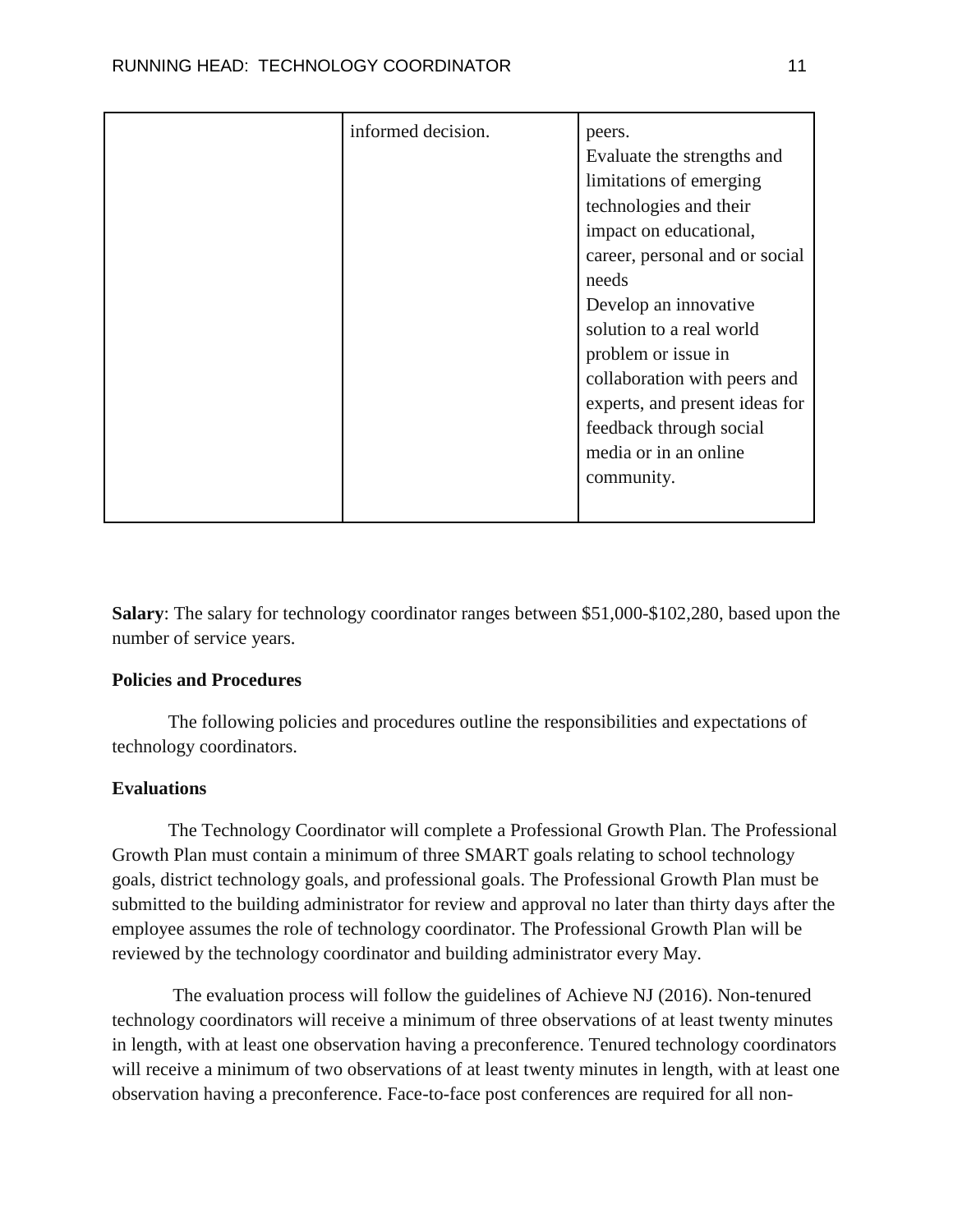tenured technology coordinator observations and one face-to-face post conference is required for tenured technology coordinators.

The following rubric is for Technology Coordinators and has been adapted from the Charlotte Danielson Framework for Teaching (2007).

| <b>Component</b>                                                               | <b>Ineffective</b>                                                                       | <b>Partially</b><br><b>Effective</b>                                                 | <b>Effective</b>                                                                     | <b>Highly</b><br><b>Effective</b>                                                                                                 |
|--------------------------------------------------------------------------------|------------------------------------------------------------------------------------------|--------------------------------------------------------------------------------------|--------------------------------------------------------------------------------------|-----------------------------------------------------------------------------------------------------------------------------------|
| 1a:<br><b>Demonstrating</b><br>knowledge of<br>current trends<br>in technology | <b>Demonstrates</b><br>little or no<br>familiarity with<br>technology.                   | <b>Demonstrates</b><br><b>basic</b><br>familiarity with<br>technology and<br>trends. | <b>Demonstrates</b><br>knowledge of<br>technology and<br>trends.                     | <b>Demonstrates</b><br>thorough<br>knowledge of<br>technology and<br>trends; is<br>regarded as an<br>expert by<br>colleagues.     |
| <b>Critical</b><br><i>attributes</i>                                           | Not able to<br>$\bullet$<br>share specific<br>knowledge of<br>technology or<br>practices | Able to<br>$\bullet$<br>share some<br>knowledge of<br>technology or<br>practices     | Able to<br>$\bullet$<br>share detailed<br>knowledge of<br>technology or<br>practices | <b>Asked to</b><br>$\bullet$<br>participate in<br>state<br>collaboration<br>efforts<br><b>State or</b><br>national<br>recognition |

**Possible Evidence:**

**· Participation in conferences, Professional Development, Professional Learning Networks, etc.**

**· Agendas, minutes, sign-in sheets, Professional development certificates**

**· Shares opportunities for Professional Development**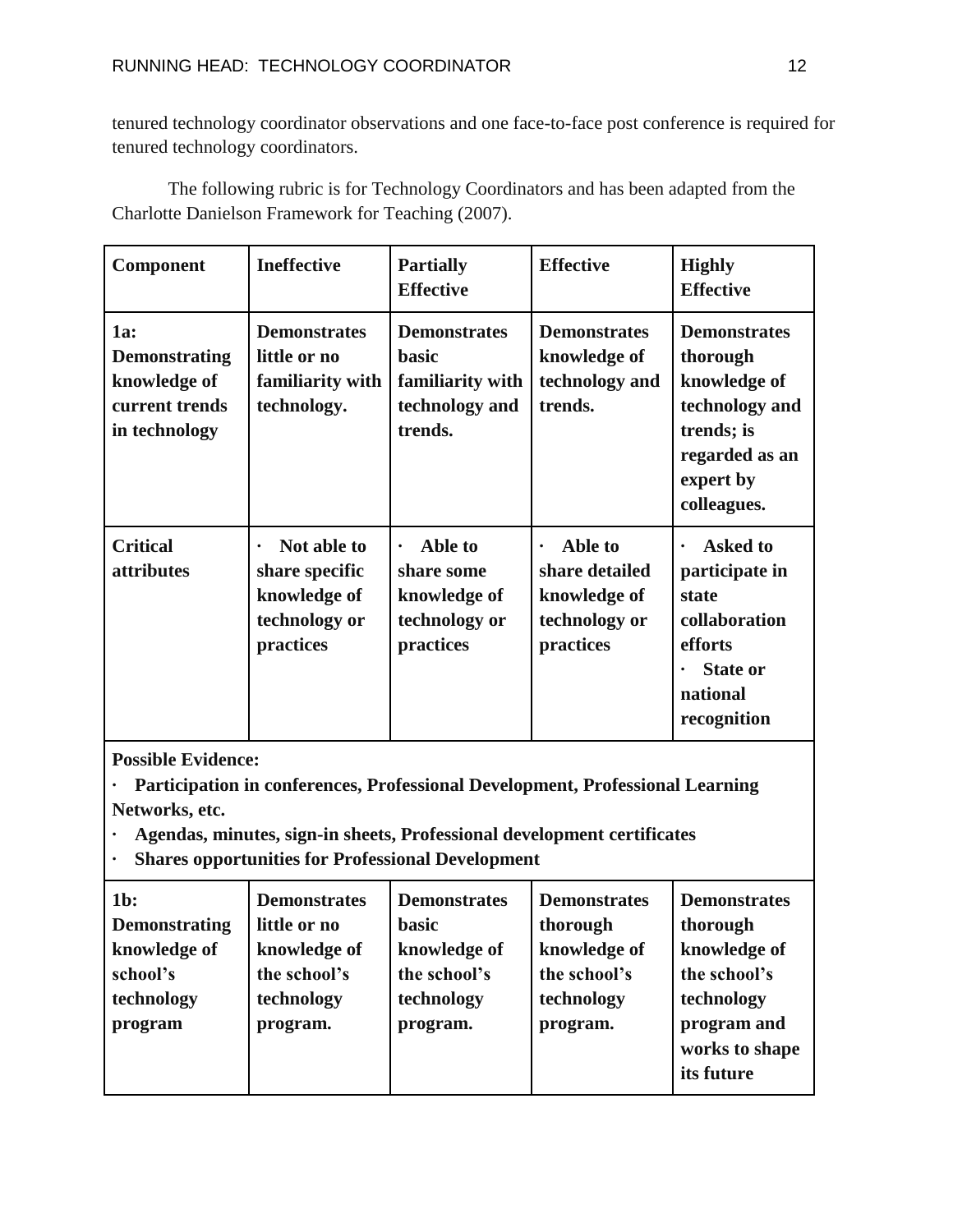|                                                                                           |                                                                                                                                                           |                                                                                                                                                      |                                                                                                                                                 | direction.                                                                                                                                                    |
|-------------------------------------------------------------------------------------------|-----------------------------------------------------------------------------------------------------------------------------------------------------------|------------------------------------------------------------------------------------------------------------------------------------------------------|-------------------------------------------------------------------------------------------------------------------------------------------------|---------------------------------------------------------------------------------------------------------------------------------------------------------------|
| <b>Critical</b><br>attributes                                                             | Does not use<br>$\bullet$<br>data for<br>program<br>planning                                                                                              | <b>Uses limited</b><br>sources of data<br>for program<br>planning                                                                                    | <b>Uses various</b><br>forms of data<br>from multiple<br>sources for<br>program<br>planning                                                     | <b>Proactively</b><br>uses various<br>forms of data<br>from multiple<br>sources in<br>anticipation of<br>program needs                                        |
| <b>Possible Evidence:</b><br><b>School's Technology Plan</b><br>$\bullet$<br>$\bullet$    |                                                                                                                                                           | Participation is school technology planning efforts<br>Surveys to staff to determine if technology needs are being met                               |                                                                                                                                                 |                                                                                                                                                               |
| 1c:<br><b>Demonstrating</b><br>knowledge of<br>resources<br>beyond the<br>school building | <b>Demonstrates</b><br>little or no<br>knowledge of<br>resources<br>available in the<br>school or<br>district.                                            | <b>Demonstrates</b><br><b>basic</b><br>knowledge of<br>resources<br>available in the<br>school or<br>district.                                       | <b>Aware of</b><br>resources<br>available in the<br>school or<br>district and in<br>the larger<br>professional<br>community.                    | <b>Actively seeks</b><br>new resources<br>from a wide<br>range of<br>sources.                                                                                 |
| <b>Critical</b><br>attributes                                                             | <b>Unaware of</b><br>$\bullet$<br>available<br>resources<br><b>Staff</b> are<br>unable to rely<br>on technology<br>coordinator for<br>resource<br>support | <b>Minimally</b><br>٠<br>aware of<br>available<br>resources<br><b>Technology</b><br>coordinator is<br>able to provide<br>some assistance<br>to staff | <b>Has</b><br>$\bullet$<br>expanded<br>awareness of<br>available<br>resources<br>Able to<br>$\bullet$<br>provide<br>assistance to<br>most staff | <b>Continuously</b><br>seeks ways to<br>expand<br>knowledge<br><b>Uses</b> data<br>and other<br>sources to<br>proactively<br>identify future<br>resource need |

- **· Survey on design and content of in-service**
- **· Log of shared innovative technology**
- **· Participation in Professional Development on teaching technology**
- **· Log of shared online resources**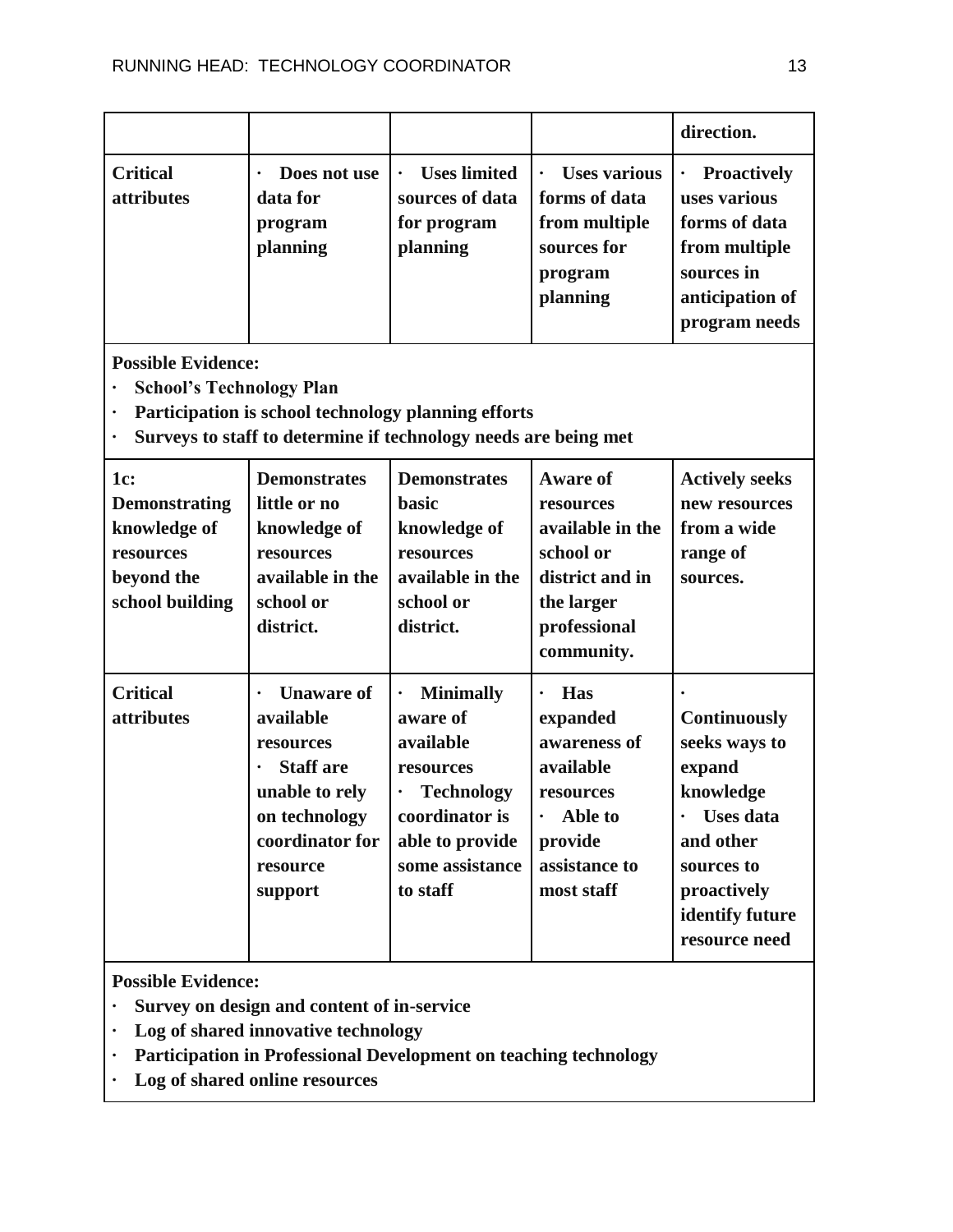| Component                                                                | <b>Ineffective</b>                                                                                                    | <b>Partially</b><br><b>Effective</b>                                                                                         | <b>Effective</b>                                                                                               | <b>Highly Effective</b>                                                                                          |
|--------------------------------------------------------------------------|-----------------------------------------------------------------------------------------------------------------------|------------------------------------------------------------------------------------------------------------------------------|----------------------------------------------------------------------------------------------------------------|------------------------------------------------------------------------------------------------------------------|
| 2a: Creating<br>an<br>environment of<br>respect                          | <b>Staff does not</b><br>request<br>assistance                                                                        | <b>Relationships</b><br>are cordial,<br>with<br><b>interactions</b><br>being initiated<br>by technology<br>coordinator       | <b>Relationships</b><br>are respectful,<br>with some<br>interactions<br>initiated by<br>staff                  | <b>Relationships</b><br>are highly<br>respectful, with<br>many<br>interactions<br>initiated by staff             |
| <b>Critical</b><br>attributes                                            | <b>Disrespectful</b><br>towards staff<br>No attempts<br>$\bullet$<br>are made to<br>make<br>connections<br>with staff | <b>Occasional</b><br>disrespect<br>towards staff<br><b>Some</b><br>attempts are<br>made to make<br>connections<br>with staff | <b>Interactions</b><br>are uniformly<br>respectful<br>Staff may<br>be willing to<br>share their<br>suggestions | <b>Demonstrates</b><br>knowledge and<br>caring about<br>staff<br><b>Staff offers</b><br>ideas and<br>suggestions |
| <b>Possible Evidence:</b>                                                |                                                                                                                       |                                                                                                                              |                                                                                                                |                                                                                                                  |
| Component                                                                | <b>Ineffective</b>                                                                                                    | <b>Partially</b><br><b>Effective</b>                                                                                         | <b>Effective</b>                                                                                               | <b>Highly Effective</b>                                                                                          |
| $2b$ :<br><b>Establishing a</b><br>culture for<br>ongoing<br>improvement | <b>Conveys the</b><br>sense that<br>instructional<br>improvement<br>is externally<br>mandated.                        | <b>Staff accepts</b><br>the support of<br>the technology<br>coordinator.                                                     | Promotes a<br>culture in<br>which staff<br>seeks<br>assistance.                                                | Promotes a<br>culture in which<br>staff initiate<br>projects.                                                    |
| <b>Critical</b><br>attributes                                            | <b>Conveys</b><br>$\bullet$<br>there is little<br>purpose for the<br>work                                             | <b>Staff</b><br>exhibits a<br>limited<br>commitment to                                                                       | <b>Staff</b><br>appears<br>comfortable in<br>seeking                                                           | <b>Staff take</b><br>initiative in<br>improving their<br>performance                                             |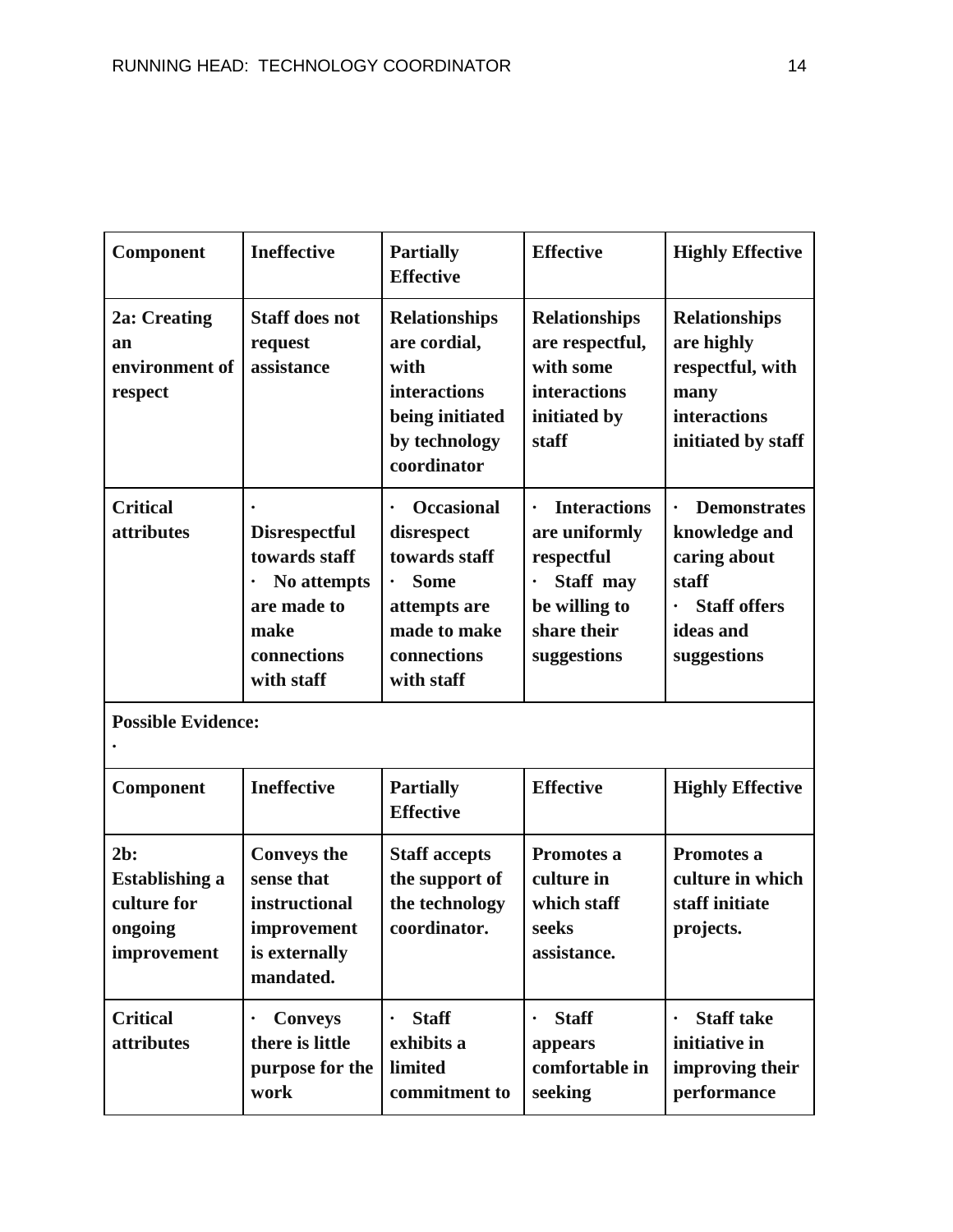|  | complete the<br>task on their<br>own<br><b>Technology</b><br>coordinator<br>concern is to<br>complete the<br>task at hand | assistance<br>Promotes a<br>$\bullet$<br>culture in<br>which requests<br>for support are<br>invited | through request<br>for in-service<br><b>Staff indicate</b><br>$\bullet$<br>through surveys<br>a desire to<br>improve their<br>performance |
|--|---------------------------------------------------------------------------------------------------------------------------|-----------------------------------------------------------------------------------------------------|-------------------------------------------------------------------------------------------------------------------------------------------|
|  |                                                                                                                           |                                                                                                     |                                                                                                                                           |

- **· Documentation for request for support**
- **· Documentation of requests for in-service**

| Component                                                                                                          | <b>Ineffective</b>                                                                                                                                                                | <b>Partially</b><br><b>Effective</b>                                                                                                                                                | <b>Effective</b>                                                                                                                                                                                     | <b>Highly Effective</b>                                                                                                                                                                                                              |
|--------------------------------------------------------------------------------------------------------------------|-----------------------------------------------------------------------------------------------------------------------------------------------------------------------------------|-------------------------------------------------------------------------------------------------------------------------------------------------------------------------------------|------------------------------------------------------------------------------------------------------------------------------------------------------------------------------------------------------|--------------------------------------------------------------------------------------------------------------------------------------------------------------------------------------------------------------------------------------|
| 2c:<br><b>Establishing</b><br>clear<br>procedures for<br>teachers to<br>gain access to<br>instructional<br>support | <b>Staff is unsure</b><br>of how to<br>request<br>assistance.                                                                                                                     | <b>Some</b><br>procedures are<br>clear while<br>others are not.                                                                                                                     | <b>Clear</b><br>procedures are<br>established on<br>requesting<br>access for<br>support.                                                                                                             | <b>Clear</b><br>procedures are<br>established on<br>requesting<br>access for<br>support and<br>have been<br>developed with<br>administration<br>and staff.                                                                           |
| <b>Critical</b><br>attributes                                                                                      | N <sub>0</sub><br>$\bullet$<br>information is<br>available to<br>request<br>assistance<br><b>Technology</b><br>coordinator<br>does not<br>respond to<br>request for<br>assistance | Incomplete<br>$\bullet$<br>information is<br>given about<br>available<br>assistance<br><b>Technology</b><br>coordinator<br>responds<br>inconsistently<br>to requests for<br>support | <b>Technology</b><br>$\bullet$<br>coordinator<br>gives<br>information<br>about available<br>assistance<br><b>Technology</b><br>coordinator<br>consistently<br>responds to<br>requests for<br>support | <b>Technology</b><br>coordinator<br>established and<br>communicated<br>the process and<br>procedures for<br>all available<br>support<br><b>Stakeholders</b><br>contribute<br>regularly to<br>improve the<br>process of<br>requesting |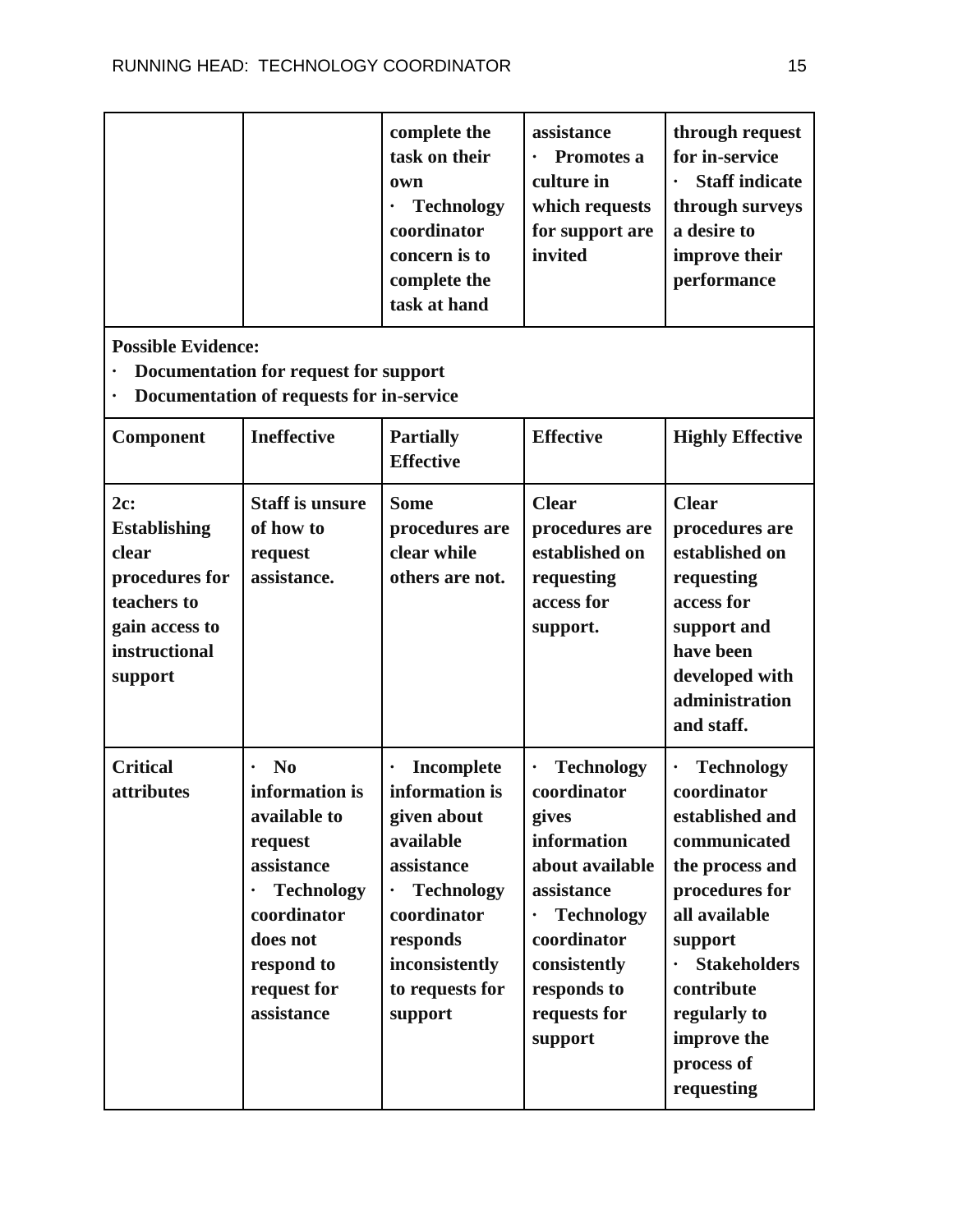|                           |                                          |                                                      | support |
|---------------------------|------------------------------------------|------------------------------------------------------|---------|
| <b>Possible Evidence:</b> |                                          |                                                      |         |
|                           |                                          | Memos/emails indicating in-service offerings/support |         |
|                           | Schedule shows opportunities for support |                                                      |         |

**· Documented collaboration in planning for support**

| <b>Component</b>                                                                                              | <b>Ineffective</b>                                                                                                                                                                  | <b>Partially</b><br><b>Effective</b>                                                                                                          | <b>Effective</b>                                                                                                                                    | <b>Highly Effective</b>                                                                                                                                          |
|---------------------------------------------------------------------------------------------------------------|-------------------------------------------------------------------------------------------------------------------------------------------------------------------------------------|-----------------------------------------------------------------------------------------------------------------------------------------------|-----------------------------------------------------------------------------------------------------------------------------------------------------|------------------------------------------------------------------------------------------------------------------------------------------------------------------|
| 3a:<br><b>Collaboratin</b><br>g with staff<br>in the design<br>of<br>technology<br>enhanced<br><b>lessons</b> | Does not<br>collaborate with<br>staff                                                                                                                                               | <b>Collaborates</b><br>with staff when<br>asked to do so                                                                                      | <b>Initiates</b><br>collaboration<br>with staff                                                                                                     | <b>Initiates</b><br>collaboration<br>with staff,<br>locating<br>additional<br>resources                                                                          |
| <b>Critical</b><br><i>attributes</i>                                                                          | <b>Intentionally</b><br>$\bullet$<br>avoids<br>collaboration<br><b>Intentionally</b><br>$\bullet$<br>avoids assisting<br>staff in<br>designing<br>technology<br>enhanced<br>lessons | <b>Collaborates</b><br>$\bullet$<br>when invited<br><b>Assists staff</b><br>in designing<br>technology<br>enhanced<br>lessons when<br>invited | <b>Seeks out</b><br>collaborative<br>opportunities<br>with staff<br><b>Volunteers to</b><br>assist with<br>technology<br>enhanced<br><b>lessons</b> | <b>Promotes</b><br>$\bullet$<br>collaboration<br>between<br>colleagues<br><b>Provides</b><br>$\bullet$<br>multiple<br>resources to<br>assist in<br>collaboration |

- **· Lessons demonstrating collaboration with staff**
- **· Initiated collaborative opportunities to engage staff in designing technology enhanced units**
- **· Implemented strategies to foster collaboration**

| <b>Component</b> | <b>Ineffective</b> | <b>Partially</b> | <b>Effective</b> | <b>Highly Effective</b> |
|------------------|--------------------|------------------|------------------|-------------------------|
|                  |                    | <b>Effective</b> |                  |                         |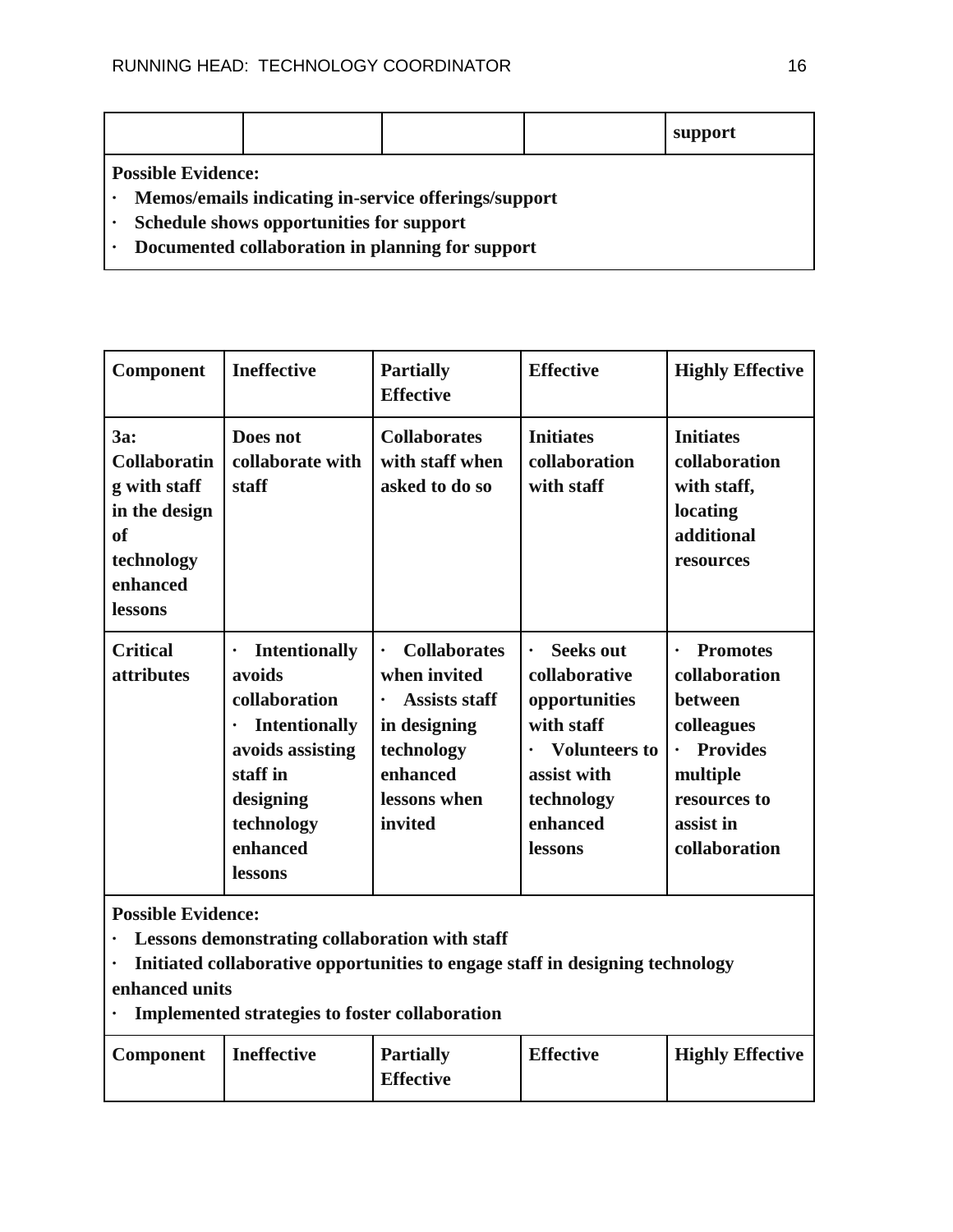| $3b$ :<br><b>Engaging</b><br>staff in<br>learning new<br>technology<br><b>skills</b> | <b>Staff declines</b><br><b>Professional</b><br><b>Development</b><br>opportunities. | <b>Efforts</b> to<br>engage staff in<br><b>Professional</b><br><b>Development</b><br>are partially<br>successful, with<br>some staff<br>participating.                                                                                | <b>Most staff are</b><br>engaged in in<br>learning the<br>skills of the<br><b>Professional</b><br><b>Development</b>                                                                                                                                                 | All staff are<br>engaged<br>in Professional<br><b>Development</b><br>opportunities<br>and suggests<br>new ones                                                                                                                                                                                                                  |
|--------------------------------------------------------------------------------------|--------------------------------------------------------------------------------------|---------------------------------------------------------------------------------------------------------------------------------------------------------------------------------------------------------------------------------------|----------------------------------------------------------------------------------------------------------------------------------------------------------------------------------------------------------------------------------------------------------------------|---------------------------------------------------------------------------------------------------------------------------------------------------------------------------------------------------------------------------------------------------------------------------------------------------------------------------------|
| <b>Critical</b><br>attributes                                                        | <b>Staff turns</b><br>$\bullet$<br>down<br><b>Professional</b><br><b>Development</b> | <b>Some staff</b><br>$\bullet$<br>are<br>intellectually<br>engaged in the<br><b>Professional</b><br><b>Development</b><br><b>Engagement</b><br>is largely<br>passive<br>The pacing of<br>the Professional<br>Development is<br>uneven | <b>Most staff</b><br>$\bullet$<br>are<br>intellectually<br>engaged in the<br><b>Professional</b><br><b>Development</b><br><b>Materials</b><br>and resources<br>require<br>engagement<br>The pacing<br>of the<br><b>Professional</b><br>Development is<br>appropriate | All staff are<br>$\bullet$<br>intellectually<br>engaged in the<br><b>Professional</b><br><b>Development</b><br><b>Staff takes</b><br>the initiative to<br>improve the<br><b>Professional</b><br><b>Development</b><br><b>Staff has the</b><br>opportunity for<br>reflection on the<br><b>Professional</b><br><b>Development</b> |

- **· Implementation of strategies to address needs of staff**
- **· Reflection sheets provided include staff suggestions for "next steps"**
- **· Sign-in sheets of Professional Development**

| <b>Component</b>                       | <b>Ineffective</b>                                                                                                   | <b>Partially</b><br><b>Effective</b>                              | <b>Effective</b>                                                 | <b>Highly Effective</b>                                                                                            |
|----------------------------------------|----------------------------------------------------------------------------------------------------------------------|-------------------------------------------------------------------|------------------------------------------------------------------|--------------------------------------------------------------------------------------------------------------------|
| 3c: Sharing<br>expertise<br>with staff | <b>Professional</b><br><b>Development</b><br>sessions are low<br>quality and not<br>appropriate to<br>staffs' needs. | The quality of<br><b>Professional</b><br>Development is<br>mixed. | The quality of<br><b>Professional</b><br>Development is<br>high. | The quality of<br><b>Professional</b><br>Development is<br>high and<br>appropriate to<br>the staff being<br>served |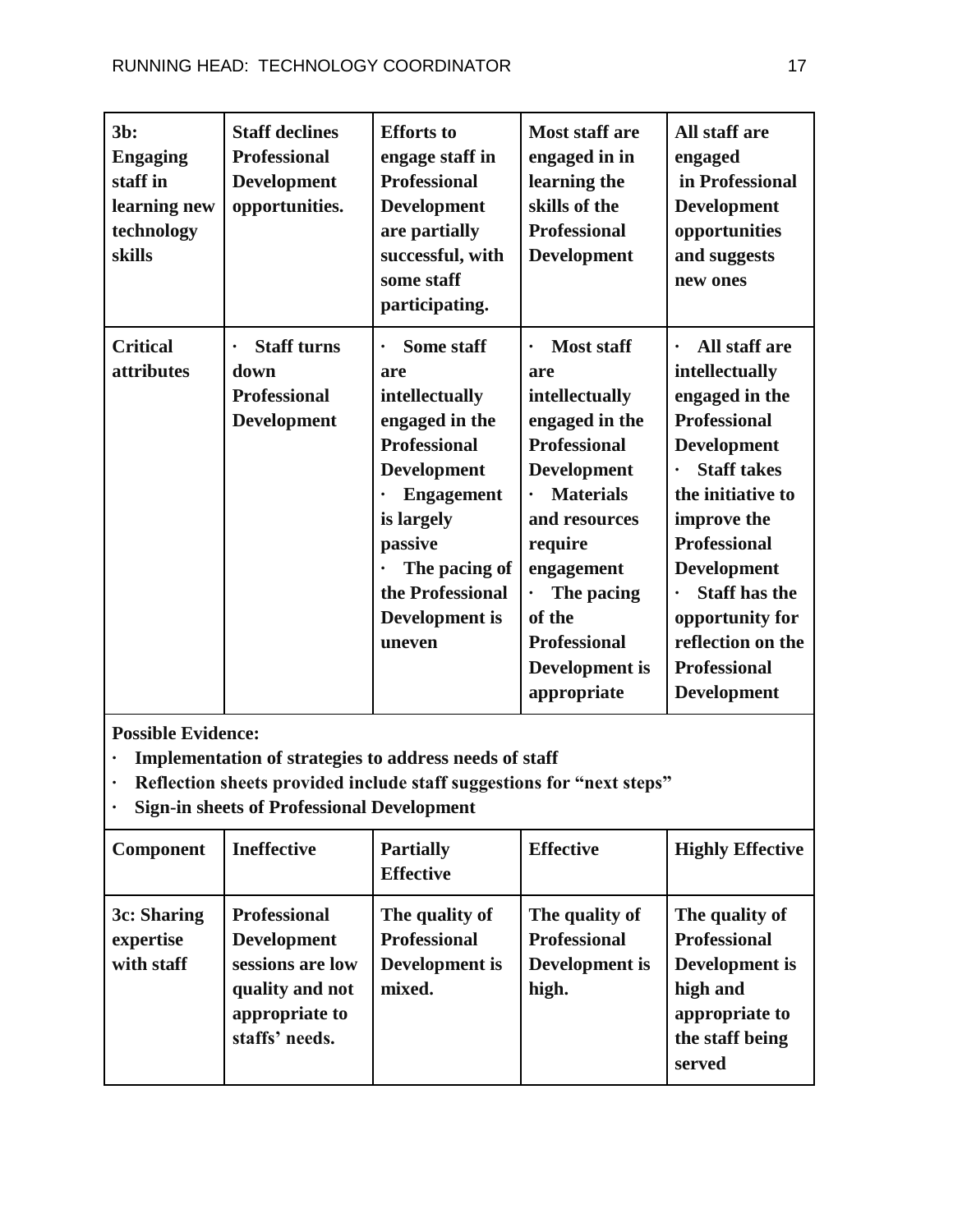**Possible Evidence:**

**· Staff surveys to determine staff needs**

**· Pre and post Professional Development surveys to determine satisfaction with Professional Development**

## **Job Expectations**

The technology coordinator is expected to:

- Hold a Bachelor's or Master's Degree in Education or Educational Technology with the supporting state certification in the appropriate content areas.
- Monitor budget expenditures.
- Possess advanced computing skills.
- Possess knowledge of networking technologies.
- Create training materials.
- Possess technical writing skills.
- Possess experience with database management.

## **Duties and Responsibilities**

- Create a school culture that integrate computer skills with content area curriculum
- Support teachers' use of classroom technology (projectors, laptops, etc.)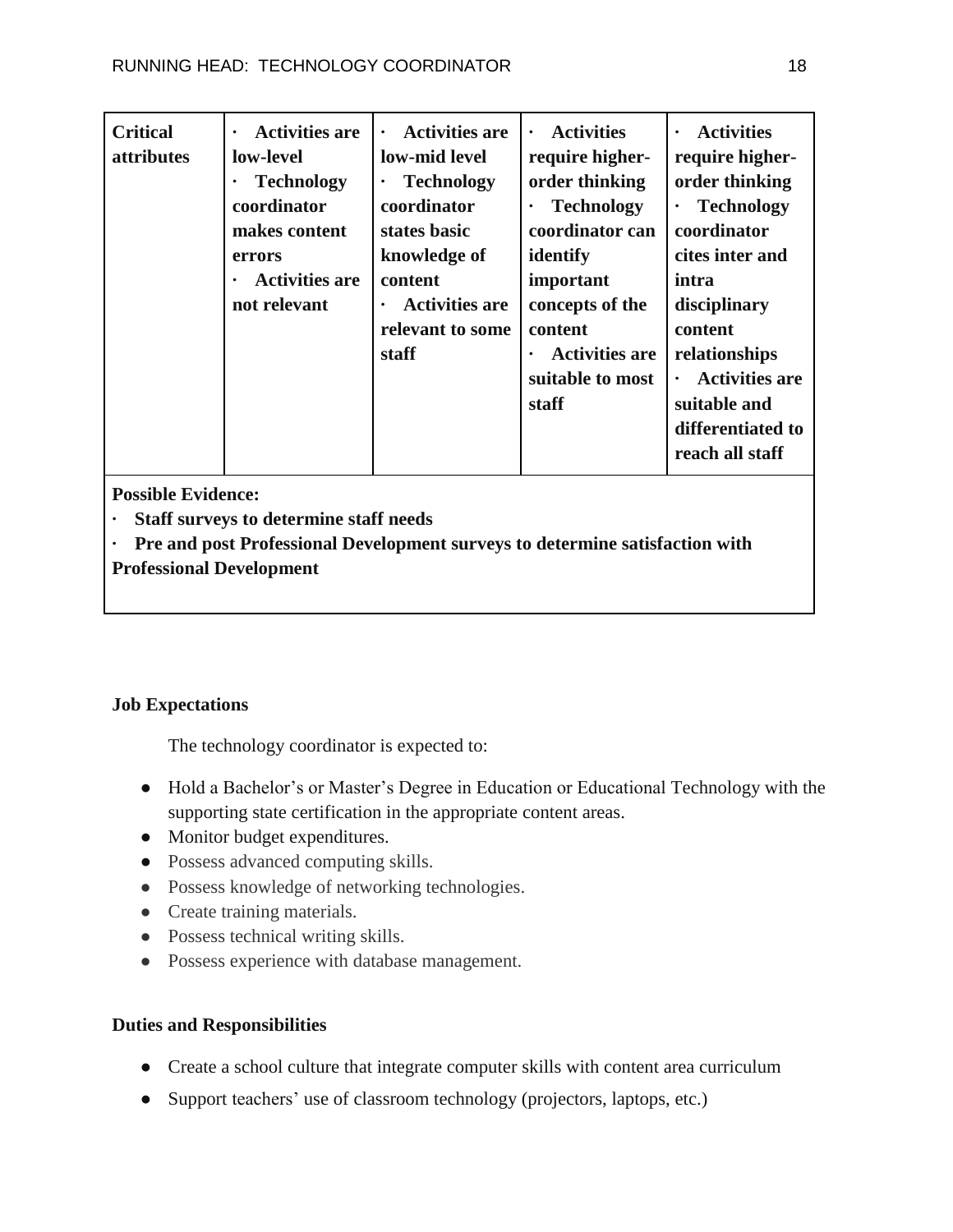- Support teachers in developing classroom projects that integrate technology
- Maintain the network, hardware, and other IT
- Advise the administration on IT and educational technology

#### **Forms**

#### **1. Acceptable Use Policy- Grades K-5**

The Jersey City Public Schools supports the rights of students and staff to have reasonable access, in school, to various information formats and believes it is incumbent upon students and staff to use this educational advantage in an appropriate and responsible manner.

1. I will only use the Internet when there is an adult in the room with me.

2. I will not give out any information about myself, my family, or my friends on the Internet.

3. I will not speak to strangers on the Internet without my teacher's permission.

4. I will tell my teachers and parents if anyone on the Internet asks personal questions about me.

5. I will use only appropriate language when using the Internet.

6. I will tell my teacher if I see anything on the Internet that makes me uncomfortable.

7. I will not copy anything from the Internet and claim it is my work.

I have read and understand the above rules. I understand that if I break any of these rules, I may lose the privilege of using the Internet and may have other consequences.

This user agreement will be renewed each academic year.

#### **For Parents/Guardians**

I have read the Jersey City Public Schools District Contract for computer use with my child. I understand that access is for educational purposes I accept responsibility for my child's computer use.

I give permission for my child's name to appear on the student, school, and/or district web pages should one be developed. I understand the school district will not publish my home address or phone number.

I give permission for my child's photo to appear on the student, school, and/or district web pages should one be developed.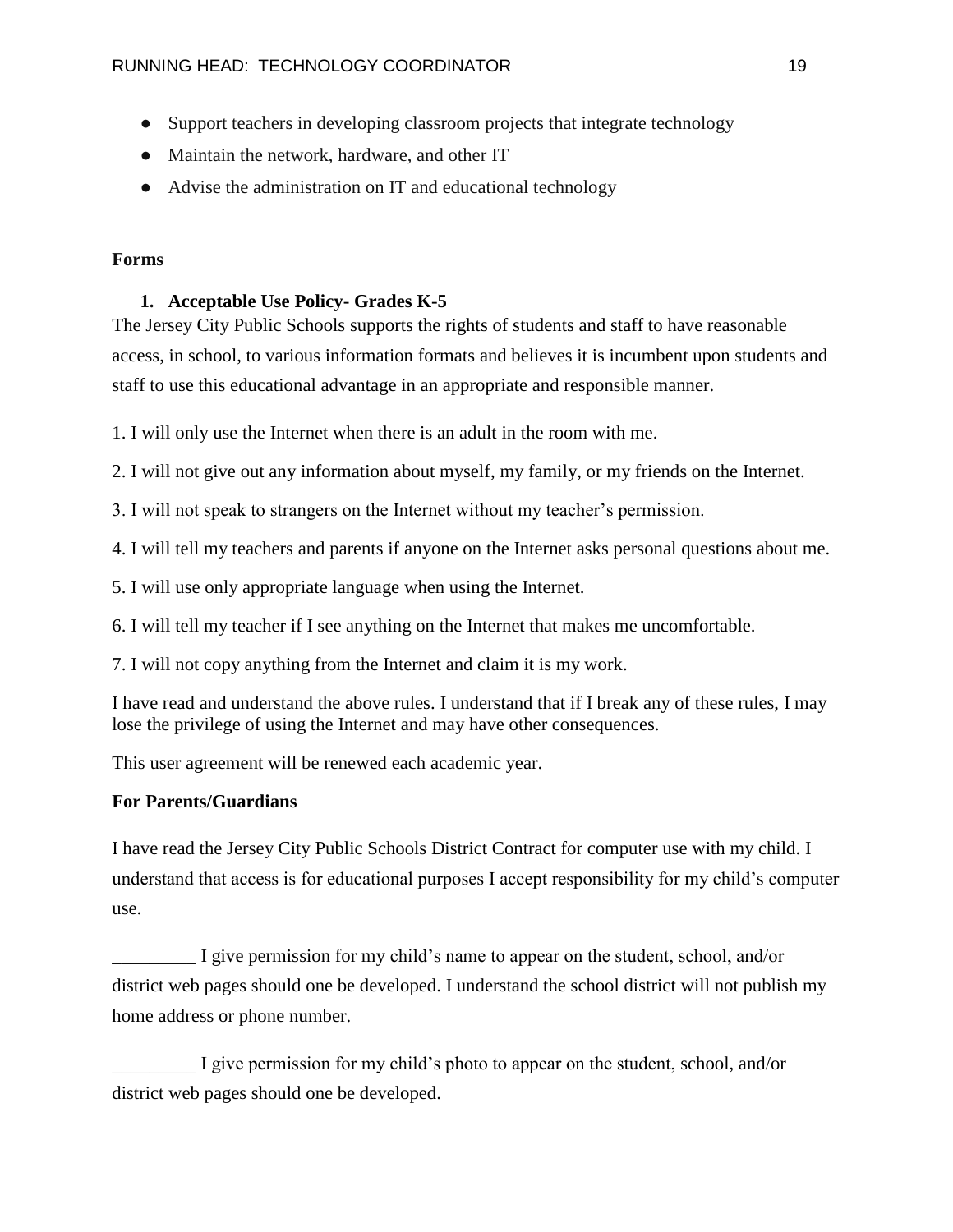Student's Name:

Parent Signature: \_\_\_\_\_\_\_\_\_\_\_\_\_\_\_\_\_\_\_\_\_\_\_\_\_\_\_\_\_\_\_\_\_\_\_\_\_\_\_\_\_\_\_\_\_\_\_\_

#### **2. Acceptable Use Policy- Grades 6-8**

The Jersey City Public Schools supports the rights of students and staff to have reasonable access, in school, to various information formats and believes it is incumbent upon students and staff to use this educational advantage in an appropriate and responsible manner.

Acceptable Use Policy Agreement

- 1. I accept that using computers and accessing the Internet is an educational advantage afforded me by the Jersey City Public School District and that inappropriate use of computers may result in my loss of their utilization and other possible disciplinary action.
- 2. I accept that the primary use of computer resources and the Internet is to support research and education.
- 3. I will follow all copyright regulations and will not copy programs or pirate software. I will not take hardware, software or computer supplies provided by the school district.
- 4. I will not invade the privacy of others or access the network or files of any business, person, or agency with intent to steal, subvert, destroy, or view information that is not appropriate.
- 5. I understand that electronic mail (e-mail) is not guaranteed to be private. People who operate the system have access to all mail and that all Internet activity can be monitored.
- 6. I will not access information that is considered dangerous or potentially damaging, such as instructions on the preparation of illegal or dangerous mechanisms or activities.
- 7. I will not conduct business transactions, commercial activities or political lobbying.
- 8. I understand that for my safety I will not give out my full name, home address or telephone number, or school information to strangers that I meet online. I agree not to meet with any stranger that I have met online. I will not publish personal information about other users or pretend to be someone else when sending or receiving information.
- 9. I will be polite and use appropriate language. I will not swear, use vulgarities, harass others, use ethnic or racial slurs, access inappropriate websites, engage in hacking or vandalism, or transmit or view obscene or offensive material.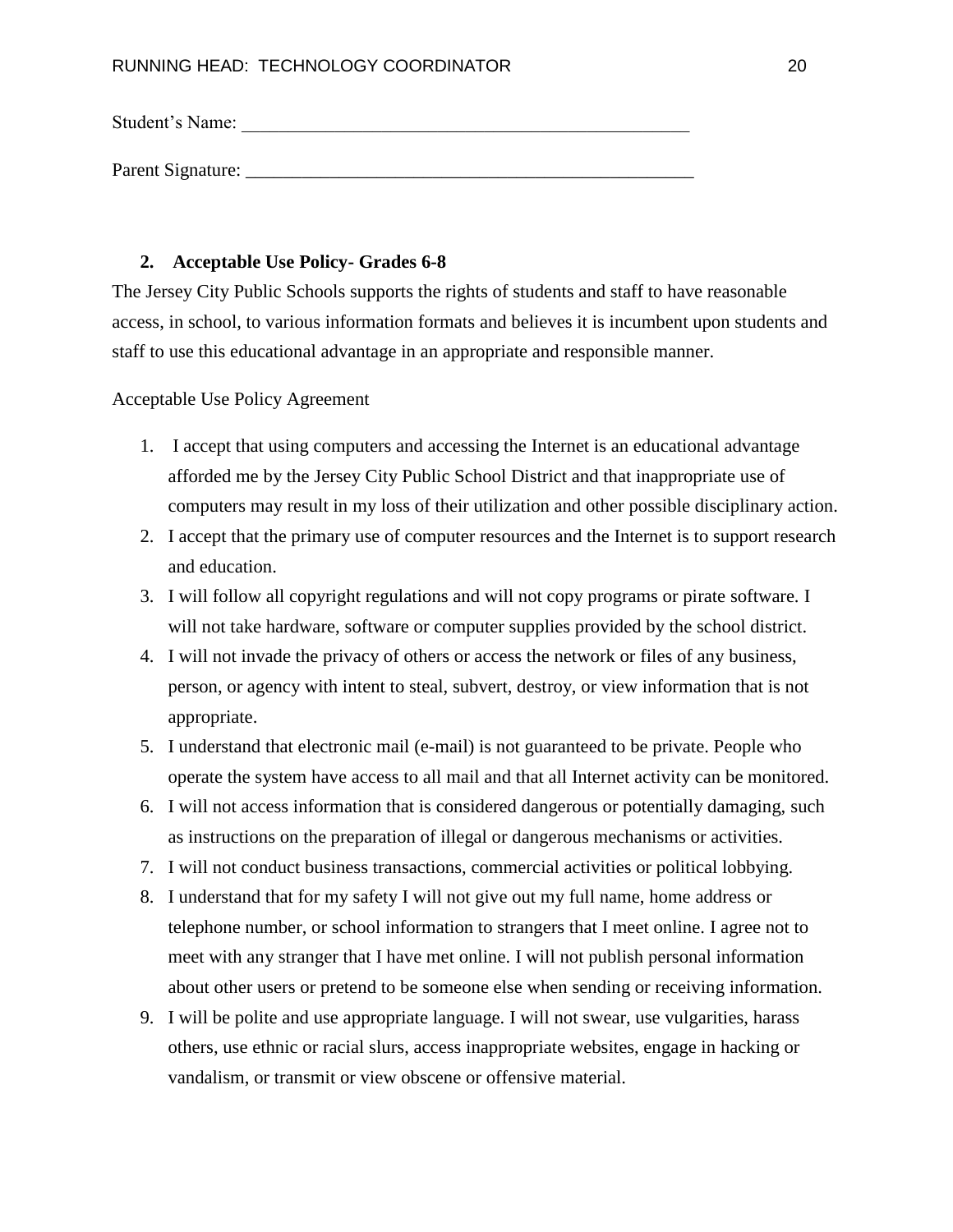- 10. I understand that I am prohibited from downloading or installing any personal software with inappropriate material on school technology.
- 11. I will not degrade or disrupt school or Internet network services or equipment, as such activity is considered a crime under state and federal law; this includes but is not limited to tampering with computer hardware and software, vandalizing data, invoking computer viruses or attempting to gain access to restricted or unauthorized network services.
- 12. I will promptly disclose to my teacher or other school employee any message or information that I receive that is inappropriate or makes me feel uncomfortable.
- 13. I understand that Principals, or their designees, will be responsible for disseminating and enforcing policies and enforcing procedures in the buildings under their control and will ensure that all users complete and sign an agreement to abide by the policies and procedures. All such agreements are to be maintained at the building level.
- 14. I understand and agree with the school district contract for computer use in the schools and that the Jersey City Public School District will cooperate fully with local, state or federal officials in any investigation concerning or relating to misuse of the district's system or network.
- 15. I understand that should I break this contract my access to computers will be revoked and disciplinary actions taken.

This user agreement will be renewed each academic year.

#### **For Parents/Guardians**

I have read the Jersey City Public Schools District Contract for computer use with my child. I understand that access is for educational purposes I accept responsibility for my child's computer use.

I give permission for my child's name to appear on the student, school, and/or district web pages should one be developed. I understand the school district will not publish my home address or phone number.

I give permission for my child's photo to appear on the student, school, and/or district web pages should one be developed.

Student's Name:

Student's Signature: \_\_\_\_\_\_\_\_\_\_\_\_\_\_\_\_\_\_\_\_\_\_\_\_\_\_\_\_\_\_\_\_\_\_\_\_\_\_\_\_\_\_\_\_\_\_\_\_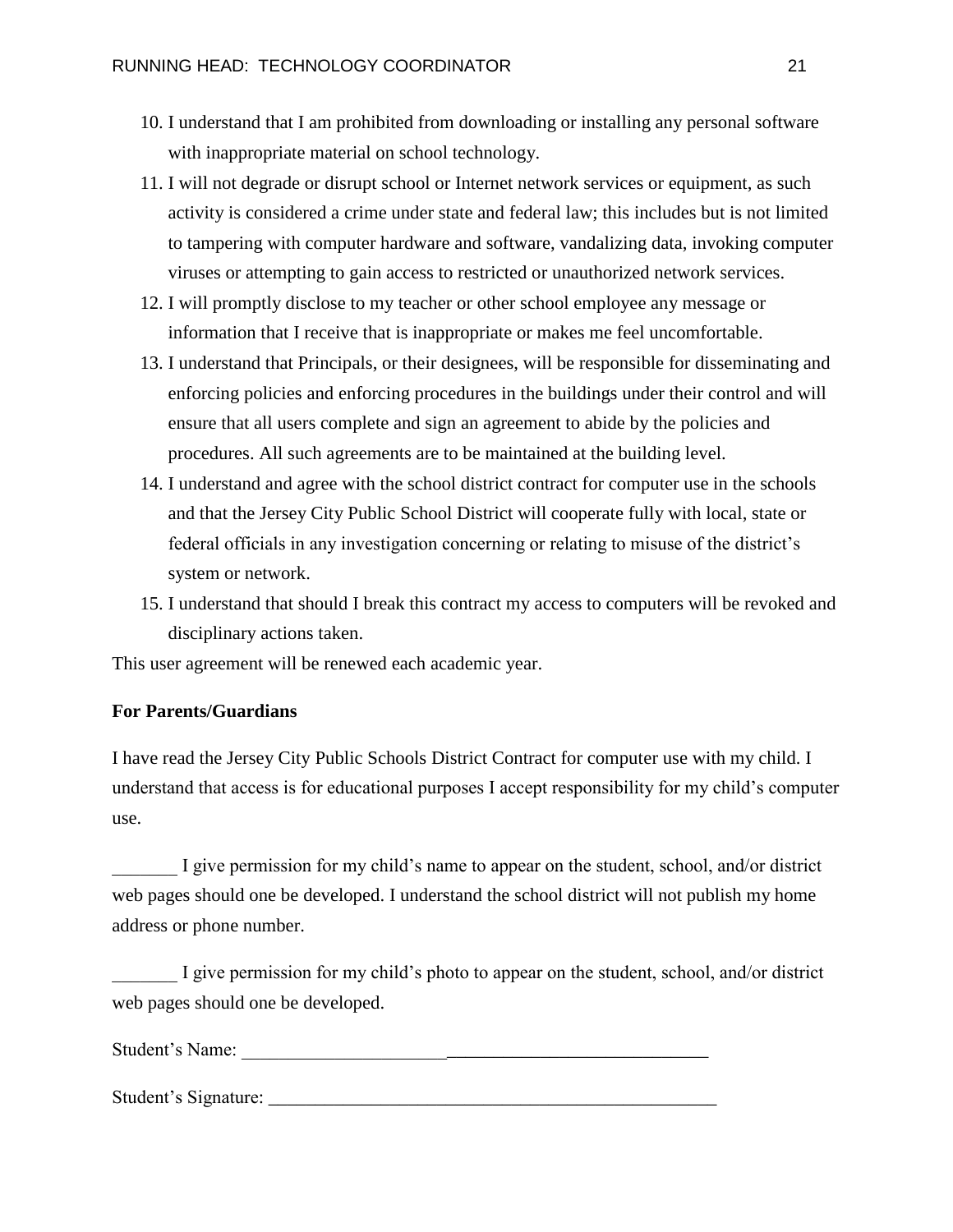Parent's Name:

Parent's Signature: \_\_\_\_\_\_\_\_\_\_\_\_\_\_\_\_\_\_\_\_\_\_\_\_\_\_\_\_\_\_\_\_\_\_\_\_\_\_\_\_\_\_\_\_\_\_\_\_\_

#### **3. Acceptable Use Policy- High School**

The Jersey City Public Schools supports the rights of students and staff to have reasonable access, in school, to various information formats and believes it is incumbent upon students and staff to use this educational advantage in an appropriate and responsible manner.

Acceptable Use Policy Agreement

- 1. I accept that using computers and accessing the Internet is an educational advantage afforded me by the Jersey City Public School District and that inappropriate use of computers may result in my loss of their utilization and other possible disciplinary action.
- 2. I accept that the primary use of computer resources and the Internet is to support research and education.
- 3. I will follow all copyright regulations and will not copy or pirate software. I will not take hardware, software or computer supplies provided by the school district.
- 4. I will not invade the privacy of others or access the network or files of any business, person, or agency with intent to steal, subvert, destroy, or view information that is not appropriate.
- 5. I understand that e-mail is not guaranteed to be private. People who operate the system have access to all mail and that all Internet activity can be monitored.
- 6. I will not access information that is considered dangerous or potentially damaging, such as instructions on the preparation of illegal or dangerous mechanisms/activities.
- 7. I will not conduct business transactions, commercial activities or political lobbying on school technology.
- 8. I will not give out school information to strangers online. I will not pretend to be someone else when sending/receiving information.
- 9. I will be polite and use appropriate language. I will not swear, use vulgarities, harass others, use ethnic or racial slurs, access inappropriate websites, engage in hacking or vandalism, or transmit or view obscene or offensive material on school technology.
- 10. I understand that I am prohibited from downloading or installing any personal software with inappropriate material on school technology.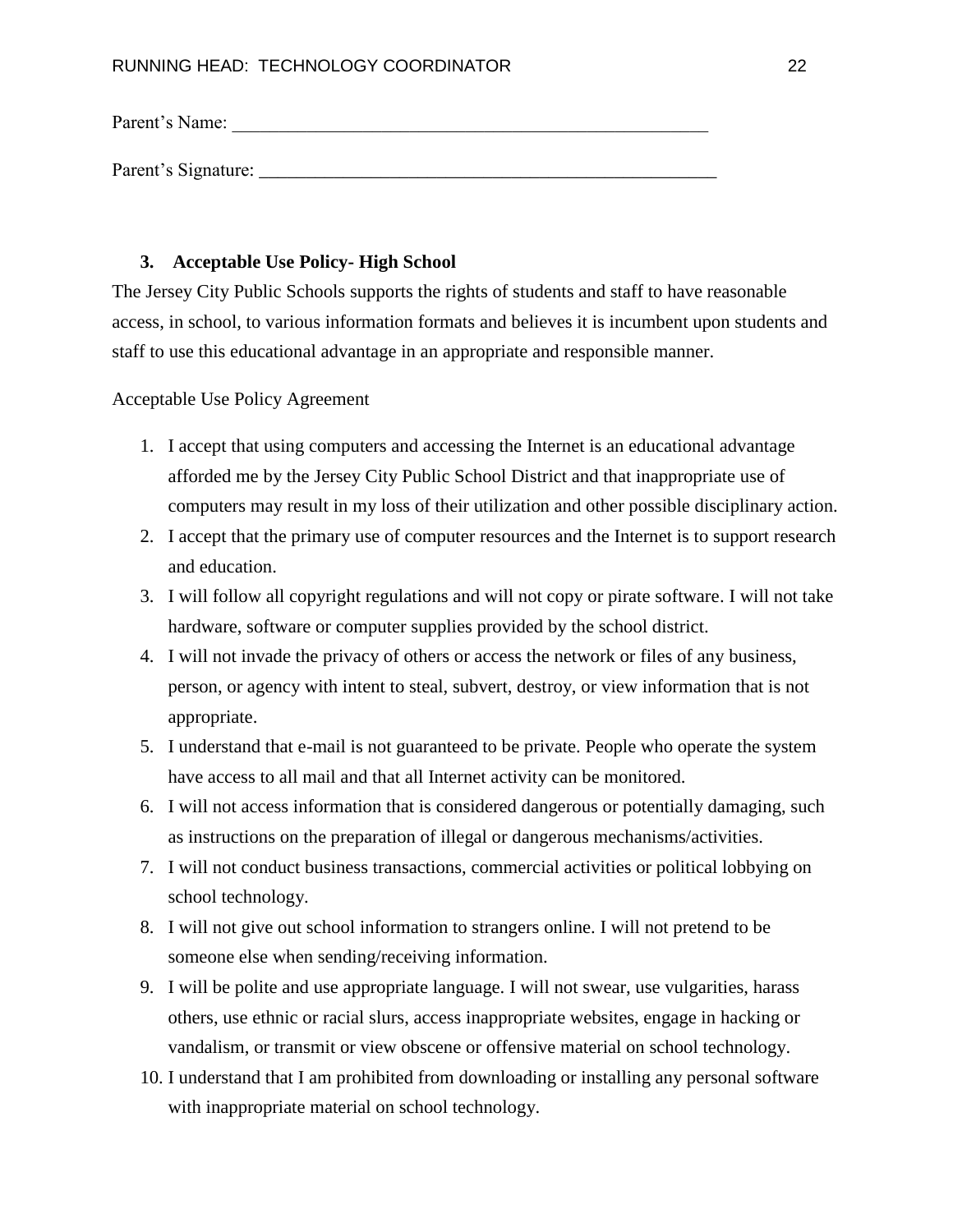- 11. I will not degrade or disrupt school or Internet network services or equipment, as such activity is considered a crime under state and federal law; this includes but is not limited to tampering with computer hardware/software, vandalizing data, invoking computer viruses or attempting to access to restricted or unauthorized network services.
- 12. I will act maturely in Social Media relationships with fellow students, teachers, and anyone apart of our educational environment. Considering these actions and their consequences on the school, academic groups, and myself will be the highest priority.
- 13. I understand that Principals, or their designees, will be responsible for disseminating and enforcing policies and enforcing procedures in the buildings under their control and will ensure that all users complete and sign an agreement to abide by the policies and procedures. All such agreements are to be maintained at the building level.
- 14. I understand and agree with the school district contract for computer use in the schools and that the Jersey City School District will cooperate fully with local, state or federal officials in any investigation concerning or relating to misuse of the district's system or network.
- 15. I understand that should I break this contract my access to computers will be revoked and disciplinary actions taken.

This user agreement will be renewed each academic year.

#### **For Parents/Guardians**

I have read the Jersey City Public Schools District Contract for computer use with my child. I understand that access is for educational purposes I accept responsibility for my child's computer use.

I give permission for my child's name to appear on the student, school, and/or district web pages should one be developed. I understand the school district will not publish my home address or phone number.

I give permission for my child's photo to appear on the student, school, and/or district web pages should one be developed.

Student's Name:

Student's Signature: \_\_\_\_\_\_\_\_\_\_\_\_\_\_\_\_\_\_\_\_\_\_\_\_\_\_\_\_\_\_\_\_\_\_\_\_\_\_\_\_\_\_\_\_\_\_\_\_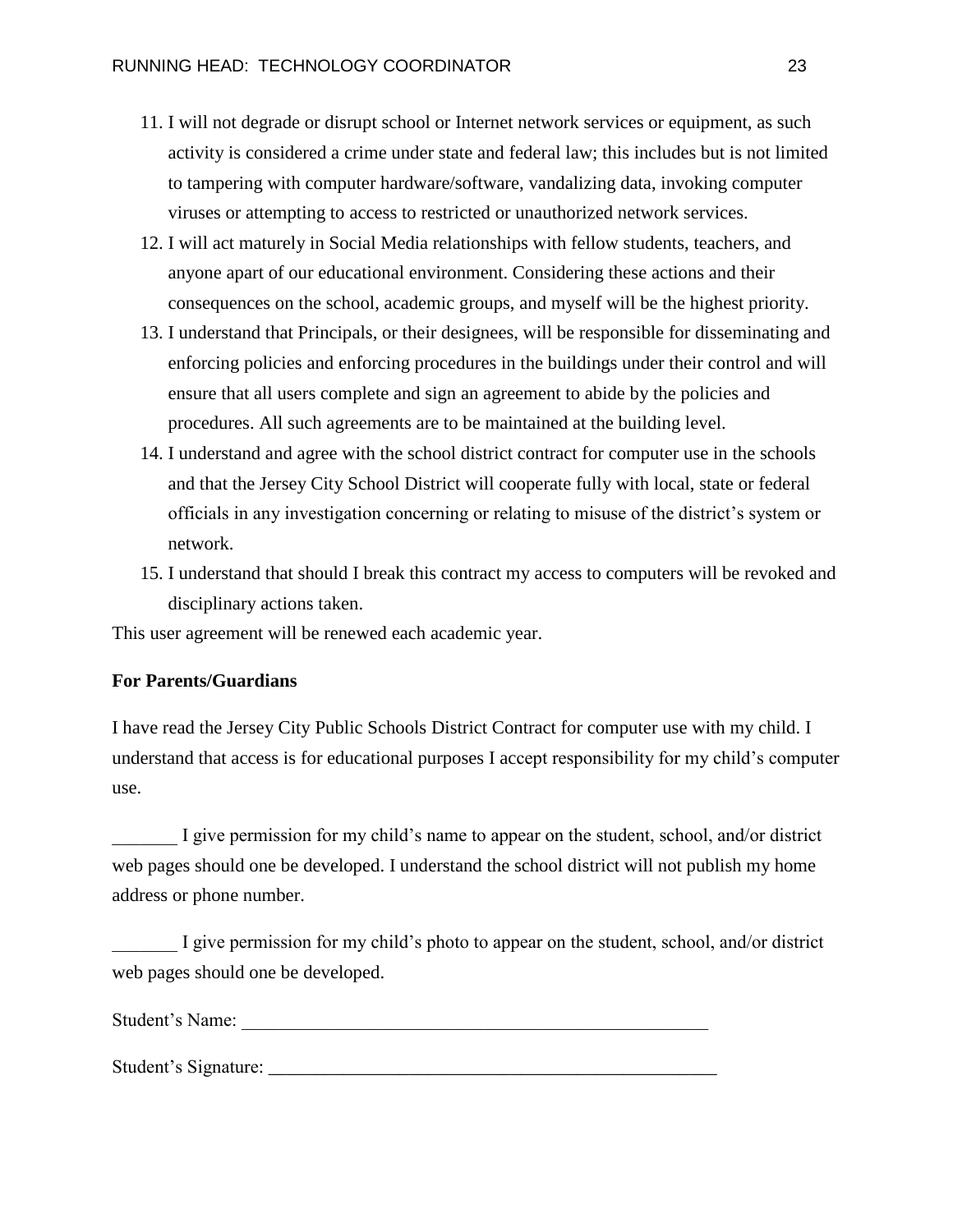Parent's Name:

Parent's Signature: \_\_\_\_\_\_\_\_\_\_\_\_\_\_\_\_\_\_\_\_\_\_\_\_\_\_\_\_\_\_\_\_\_\_\_\_\_\_\_\_\_\_\_\_\_\_\_\_\_

#### **4. Acceptable Use Policy- Staff**

The Jersey City Public Schools supports the rights of students and staff to have reasonable access, in school, to various information formats and believes it is incumbent upon students and staff to use this educational advantage in an appropriate and responsible manner.

#### Acceptable Use Policy Agreement

- 1. I accept that using computers and accessing the Internet is an educational advantage afforded me by the Jersey City Public School District and that inappropriate use of computers may result in my loss of their utilization and other possible disciplinary action.
- 2. I accept that the primary use of computer resources and the Internet is to support research and education.
- 3. I will follow all copyright regulations and will not copy programs or pirate software.
- 4. I will not take hardware, software or computer supplies provided by the school district.
- 5. I will not invade the privacy of others or access the network or files of any business, person, or agency with intent to steal, subvert, destroy, or view information which is not appropriate.
- 6. I understand that electronic mail (e-mail) is not guaranteed to be private. People who operate the system have access to all mail and that all Internet can be monitored.
- 7. I will not access information which is considered dangerous or potentially damaging, such as instructions on the preparation of illegal or dangerous mechanisms or activities.
- 8. I will not conduct business transactions, commercial activities or political lobbying.
- 9. I understand that for my safety I will not give out my full name, home address or telephone number, or school information to strangers that I meet on-line.
- 10. I agree not to meet with any stranger that I have met online.
- 11. I will not publish personal information about other users or pretend to be someone else when sending or receiving information.
- 12. I will be polite and use appropriate language.
- 13. I will not swear, use vulgarities, harass or bully others, use ethnic or racial slurs, access inappropriate websites, engage in hacking or vandalism, or transmit or view obscene or offensive material.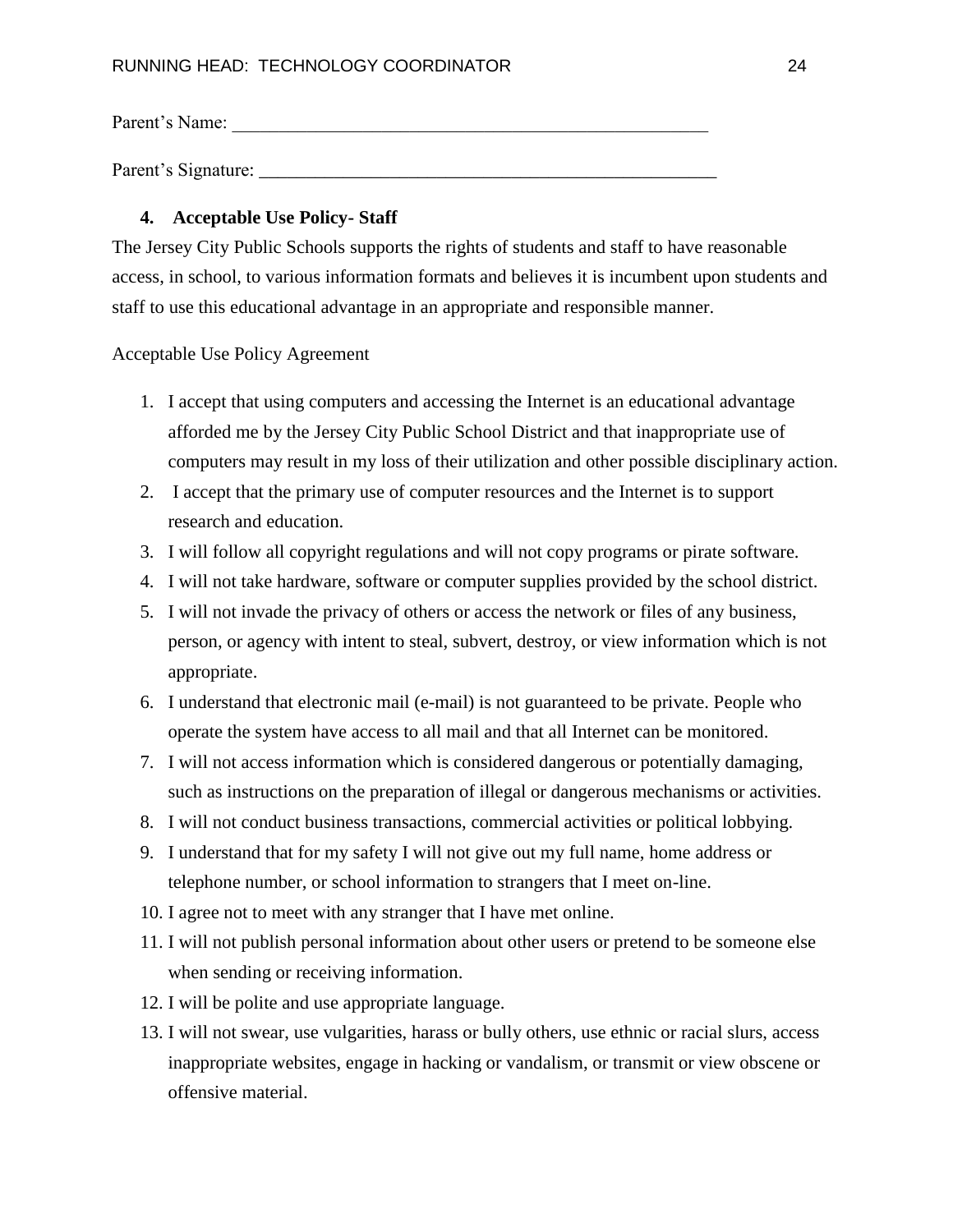- 14. I understand that I am prohibited from downloading or installing any personal software with inappropriate material on school technology.
- 15. I will not degrade or disrupt school or Internet network services or equipment, as such activity is considered a crime under state and federal law; this includes but is not limited to tampering with computer hardware and software, vandalizing data, invoking computer viruses or attempting to gain access to restricted or unauthorized network services.
- 16. I understand that Principals, or their designees, will be responsible for disseminating and enforcing policies and enforcing procedures in the buildings under their control and will ensure that all users complete and sign an agreement to abide by the policies and procedures. All such agreements are to be maintained at the building level.

I understand and agree with the school district contract for computer use in the schools and that the Jersey City Public School District will cooperate fully with local, state or federal officials in any investigation concerning or relating to misuse of the district's system or network. I understand that should I break this contract my access to computers will be revoked and disciplinary actions taken. This user agreement will be renewed each academic year.

| Staff Name (Print)                                         |            |
|------------------------------------------------------------|------------|
|                                                            | Department |
| Staff Signature                                            |            |
| Adapted from Medford Public Schools Acceptable Use Policy, |            |
| http://www.medfordpublicschools.org/                       |            |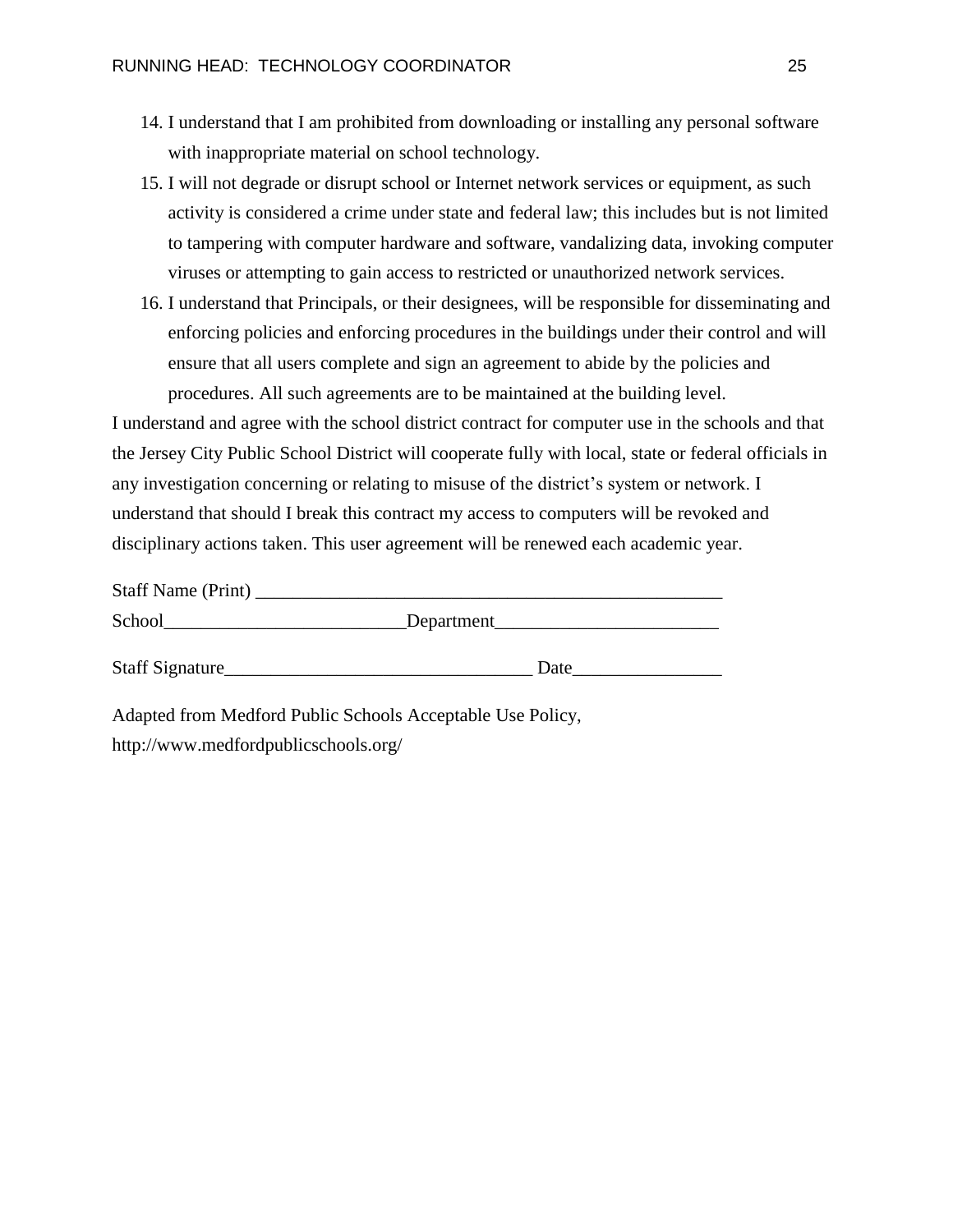## **5. Technology Repair form**

# **Request by: \_\_\_\_\_\_\_\_\_\_\_\_\_\_\_\_\_\_\_\_\_\_\_\_Date:\_\_\_\_\_\_\_\_\_\_\_\_**

## **Request Location and Room #:\_\_\_\_\_\_\_\_\_\_\_\_\_\_\_\_\_\_\_\_\_\_\_\_\_**

| Elementary School □ | Middle School □ | High School $\Box$ |  |
|---------------------|-----------------|--------------------|--|
| Room #:             | Room #:         | Room #:            |  |
| Check One           |                 |                    |  |

## **Check all that reflects your request:**

| Computer $\Box$      | Monitor $\square$ | Printer $\Box$ | Mouse $\square$ |
|----------------------|-------------------|----------------|-----------------|
| Other:               |                   |                |                 |
| Check all that apply |                   |                |                 |

| <u> 1999 - Andrea Santa Andrea Santa Andrea Santa Andrea Santa Andrea Santa Andrea Santa Andrea Santa Andrea San</u>                            |                |  |
|-------------------------------------------------------------------------------------------------------------------------------------------------|----------------|--|
|                                                                                                                                                 |                |  |
|                                                                                                                                                 |                |  |
|                                                                                                                                                 |                |  |
| ,我们也不能在这里的时候,我们也不能在这里的时候,我们也不能会不能会不能会不能会不能会不能会不能会不能会不能会不能会。<br>第2012章 我们的时候,我们的时候,我们的时候,我们的时候,我们的时候,我们的时候,我们的时候,我们的时候,我们的时候,我们的时候,我们的时候,我们的时候,我 |                |  |
|                                                                                                                                                 | Serial Number: |  |
|                                                                                                                                                 |                |  |
|                                                                                                                                                 |                |  |
|                                                                                                                                                 |                |  |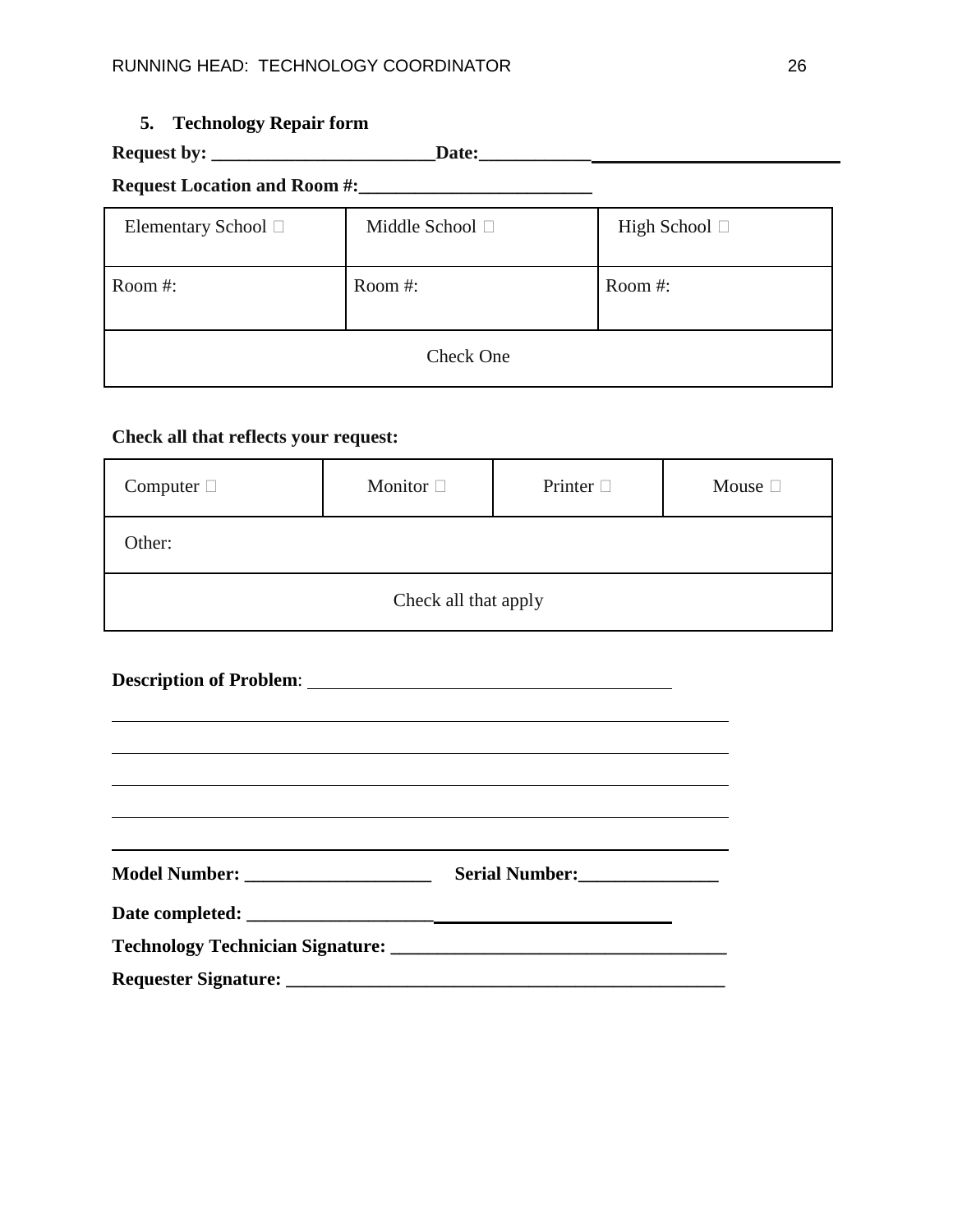#### References

Achieve NJ: Teach. Lead. Grow. (2016). Retrieved from

<http://www.state.nj.us/education/AchieveNJ/>

Cherry Hill, NJ School District Technology Plan (2013-2016). Retrieved from:

<https://www.chclc.org/departments/technology>

Common Core Standards, (2014). Retrieved from:

<http://www.corestandards.org/>

Danielson, C. (2007). *Enhancing professional practice: A framework for teaching*. Alexandria, VA: Association for Supervision and Curriculum Development.

Frazier, M. (2012). The Technology Coordinator's Handbook. Second Edition. International Society for Technology in Education.

Middletown, NJ School District Technology Plan (2013-2016). Retrieved from: <http://middletownk12.org/>

Middle School Technology Coordinator Job Description Retrieved from: [https://www.ecasd.us/ECASD/media/District-](https://www.ecasd.us/ECASD/media/District-Site/PDFs/HR/Middle_School_Technology_Coordinator.pdf)

[Site/PDFs/HR/Middle\\_School\\_Technology\\_Coordinator.pdf](https://www.ecasd.us/ECASD/media/District-Site/PDFs/HR/Middle_School_Technology_Coordinator.pdf)

New Jersey Department of Education: New Jersey Learning Standards Technology (2014).

Retrieved from:<http://www.state.nj.us/education/aps/cccs/tech/>